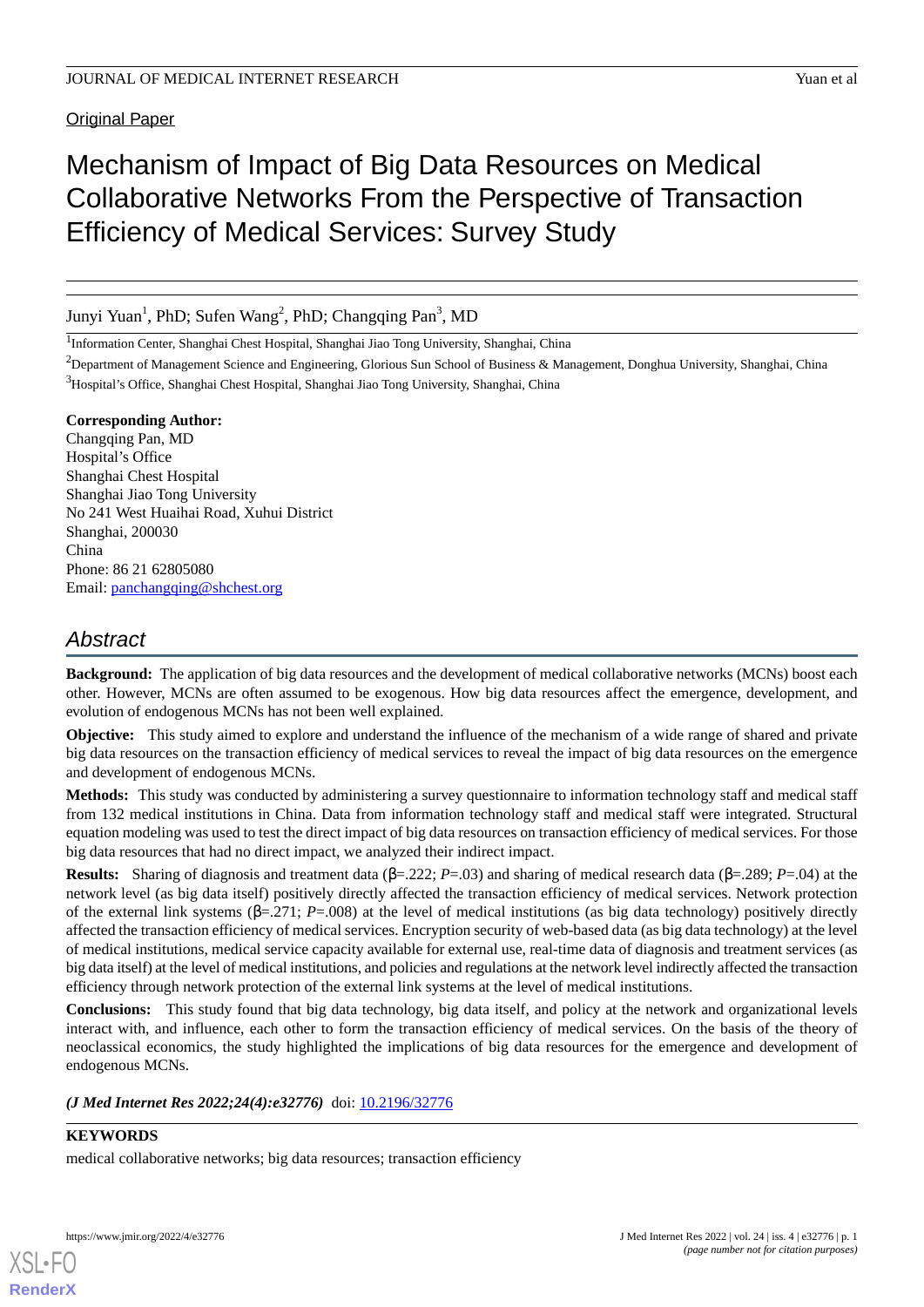# JOURNAL OF MEDICAL INTERNET RESEARCH Yuan et al. The Second State of the Second State of the Second State of the Second State of the Second State of the Second State of the Second State of the Second State of the Second St

# *Introduction*

# **Background**

There has been a long-term coexistence of imbalanced allocation and low use efficiency of medical resources in China. Most health care reforms have tried to encourage a variety of medical collaborative practices as a means to improve the quality and efficiency of health care delivery. For example, the New Rural Cooperative Medical Scheme was launched to protect rural households from catastrophic medical expenditure [[1\]](#page-14-0) and various medical consortia were mainly used to improve the system of tiered medical services to balance inadequate medical resources [[2\]](#page-14-1). These studies often assumed that medical collaborative networks (MCNs) are exogenous and had already been formed. However, many medical collaborative practices have not achieved the desired results. Su et al [\[3](#page-14-2)] showed that there was no statistically significant difference between the distribution of inpatients in county and township hospitals before and after the implementation of the New Rural Cooperative Medical Scheme in China. The practice of collaborative health care will produce various forms of MCNs. The MCNs' structures are always complex [[4\]](#page-14-3). It was corroborated that the MCNs' structures and collaborative practices influence each other [[5\]](#page-14-4), the mutual recursive influence becoming meaningful through a complex net of organizational and institutional features, as well as patients'nosological profiles [[6\]](#page-15-0). MCNs are often assumed to be exogenous; however, they are endogenous. It is very important to pay attention to how endogenous MCNs emerge and develop.

At the same time, the development of the internet and big data technology has promoted the transformation of medical service patterns and management modes [[7](#page-15-1)[,8](#page-15-2)], leading to the emergence of various MCNs, such as collaboration between hospitals of different levels [\[2](#page-14-1),[9\]](#page-15-3). Furthermore, many internet companies (such as Hao Daifu, Chunyu Doctor, and Weiyi) have been pouring into the medical service industry to lead more diverse forms of medical collaborative practices [[10\]](#page-15-4). Big data resources in health care have advanced the development of MCNs, which in turn further promotes the application of big data in the health care field [\[11](#page-15-5)]. It is generally believed that big data resources affect the emergence and development of MCNs; yet, there is a lack of understanding of the mechanism of the impact of big data resources on the emergence and development of MCNs.

As the organizational network has increasingly become an important form of business operation, the commercial value of information technology (IT) to the organizational network has gradually become an issue of concern. Han et al [\[12](#page-15-6)] analyzed the value of the relationship, based on the enterprise resource planning system, between suppliers of the enterprise resource planning system and their partners through case studies. Ceccagnoli et al [[13\]](#page-15-7) explored the cocreation of value in a platform ecosystem based on the resource-based view of the firm. These studies have emphasized the organizational privatization of traditional IT resources [\[14](#page-15-8),[15\]](#page-15-9) without considering the particularity of big data resources or the coexistence of shared and private resources in the organizational network [\[16](#page-15-10)]. The value realization of big data should be

 $XS$  $\cdot$ FC **[RenderX](http://www.renderx.com/)** analyzed from the work practice, organizational, and supraorganizational levels [\[17](#page-15-11)] and be integrated information, technology, policy, and so on [[18](#page-15-12)[,19](#page-15-13)].

This study aims to explore and understand the influence of the mechanism of shared and private big data resources on the emergence and development of MCNs. The coexistence of labor division and cooperation is not only the most basic phenomenon of MCNs, but also the most basic driving force of survival and development. On the basis of neoclassical economics, this paper took the transaction efficiency of medical services as a key variable to represent the emergence and development of endogenous MCNs. Next, we classified big data resources related to value cocreation of MCNs according to two dimensions: (1) public big data resources at the network level versus private big data resources at the medical institution level and (2) the three elements of big data value (data itself, technology, and various organizational elements). At the level of medical institutions in the MCN, there are external web-based big data (health care big data itself) and outward interaction security (big data technology); at the public level of the MCN, there are sharing of big data (health care big data itself) and policies and regulations related to big data (data policy). Finally, we empirically analyzed the direct and intermediary effects of all kinds of big data resources on the transaction efficiency of medical services.

# **Hypotheses and Modeling**

#### *Transaction Efficiency of Medical Services*

Medical collaboration refers to a process that occurs when a group of autonomous stakeholders with various medical resources communicate and coordinate with each other to share decision-making, goal setting, and implementation of a plan of care [\[2](#page-14-1),[5,](#page-14-4)[6](#page-15-0),[20\]](#page-15-14).

Extant empirical studies often assumed that MCNs are exogenous and found that medical collaborative practices may be affected by factors at individual, organizational, and system levels, such as mutual trust [[20,](#page-15-14)[21](#page-15-15)], IT infrastructure [[22-](#page-15-16)[24\]](#page-15-17), medical policies, investment of public funds [\[9](#page-15-3)], and remuneration methods [[4\]](#page-14-3). However, the conclusions drawn regarding the influence of these factors are inconsistent and contradictory [\[5](#page-14-4)]. Because of the interaction of many factors, it is necessary to analyze the nature of the impact of these factors on medical collaborative practices from the perspective of system and process  $[5,6]$  $[5,6]$  $[5,6]$  $[5,6]$ .

From the perspective of system and process, various forms of medical collaborative practices have been explored. Touati et al [\[6\]](#page-15-0) elicited three specific modalities of collaboration: quasi-inexistent, restrained, and extended. Braun and Cusick [[25\]](#page-15-18) explored four innovative care models that aimed to expand access to dental care: expanded coordinated care, colocated care, integrated care, and virtual dental home. Huang and Li [[26\]](#page-15-19) divided the medical alliance into three types (compact, semicompact, and loose) according to the closeness of the contact. The recursive interaction between structures and collaborative practices has been corroborated [\[5](#page-14-4)] and becomes meaningful through a complex network of organizational and institutional characteristics and the nosological profiles of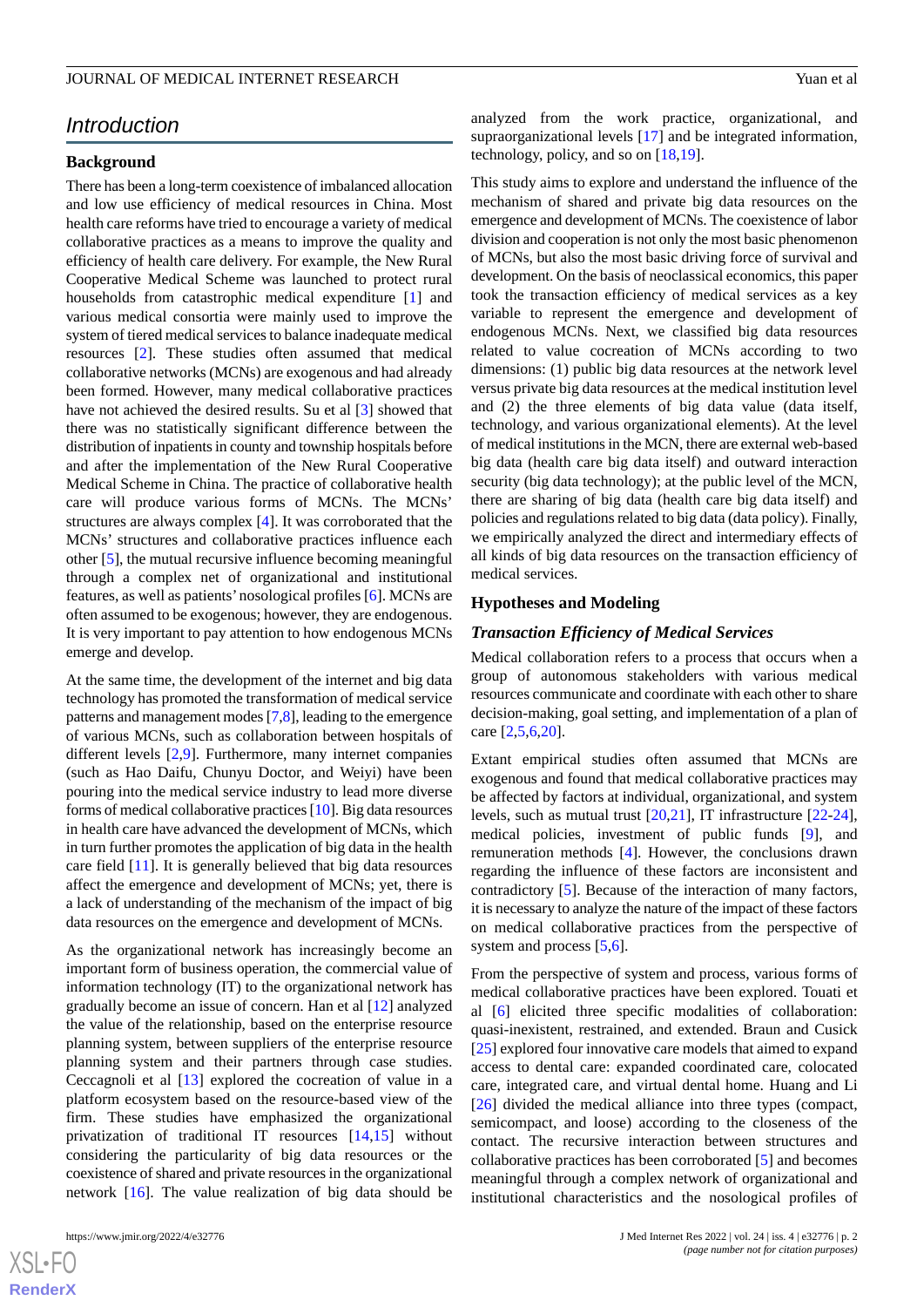# JOURNAL OF MEDICAL INTERNET RESEARCH Yuan et al. The Second State of the Second State of the Second State of the Second State of the Second State of the Second State of the Second State of the Second State of the Second St

patients [\[6](#page-15-0)]. However, to explore the influence of the mechanism of big data resources on the emergence and development of MCNs, we need to integrate factor research and structure research to determine a theoretical construct that can reflect the changes in network structure and embody various factors influencing collaborative practices.

The neoclassical economics framework proposed by Yang and Ng [[27\]](#page-15-20) studied organizational topological properties by introducing transaction costs. The increase in division of labor will increase the number of transactions, and each transaction will produce transaction costs. If the transaction efficiency is low, the transaction cost is greater than the specialized economy generated by the division of labor and individuals will choose to be self-sufficient. If the transaction efficiency is fully improved, the transaction cost is offset by the specialized economy and individuals will choose division of labor. Therefore, organizational topological properties are closely related to transaction efficiency: the smaller the size of the organization, the more the cooperation with the outside world [[28\]](#page-15-21).

MCN members are afforded both cooperation and division of labor. Touati et al [[6\]](#page-15-0) emphasized that transaction cost cannot be ignored in all kinds of collaboration involving various factors at individual, organizational, and clinical levels. Collaborative practice requires collaborators to share rules, beliefs, and codes of conduct [[5\]](#page-14-4), regarding which there are often differences in the collaborators' cognitions. These differences will incur transaction costs, affecting the results of collaborative practice. McComb et al [\[20\]](#page-15-14) showed that physicians and nurses in general medical units have different perceptions of role, responsibility, and mutual trust, which act as obstacles to cooperation in these units. Communication problems among collaborators often persist and seriously affect the implementation of collaborative practices. Without videoconferencing, some diagnostic pathways (visual and clinical examination) would be lost in the interaction between cardiologists and family physicians [[23](#page-15-22)]. The traditional written referral usually led to incomplete information, thus affecting the quality and comprehensiveness of communication [[24\]](#page-15-17). There are also some factors at the system level, such as poor public infrastructure [[9\]](#page-15-3), that lead to low transaction efficiency and high transaction cost.

Because of the characteristics of autonomy and limited resources, there is division of labor everywhere in MCNs. At the same time, the collaborative community is different from the simple addition of the original individuals and relies on value rationality among members to create a unique social structure oriented to the ultimate goal of common commitment, which can support members to work collaboratively [[29\]](#page-15-23). The decision of whether to choose medical collaborative practice is based on the trade-off between the health care specialized economy and transaction cost. Collaborators make decisions in their own self-interest under a specific MCN, but their decisions are affected by other decision-makers in the MCN. Finally, through the interaction of all parties and the balance of interests, a specific structure will emerge. The MCN's structure and individual decision-making are entangled to produce and reproduce. To sum up, MCNs are endogenous and the

transaction efficiency of health care is the key variable for the emergence and development of MCNs.

In this paper, the transaction efficiency of medical services refers to the quality of the medical transaction service. The higher the quality of the transaction service, the smaller the transaction cost and the higher the transaction efficiency. At this time, it is more likely that MCNs will be chosen to provide medical services in a cooperative way.

### *Big Data Resources*

There were 2 main concepts of big data. The first is based on the characteristics of the generated data, such as the 3V model [[30\]](#page-15-24), 4V model [\[31](#page-15-25)], and 5V model [[32\]](#page-16-0). The second is focused on various technologies and methods such as big data storage and management [\[33](#page-16-1)], cloud computing and cloud service [[34\]](#page-16-2), big data security and privacy [[31\]](#page-15-25), real-time data-processing technology [\[7](#page-15-1)], and various big data analysis technologies [[35\]](#page-16-3). De Mauro et al [\[18](#page-15-12)] proposed that the four elements (technology, method, information, and impact) that affect the value of big data should be integrated. Wamba et al [\[19](#page-15-13)] believed that the business value of big data is enabled through data policy, technology, organizational change, data access, industry structure, and so on. However, the classification of these value factors lack a theoretical basis.

The IT resources of a single organization were often conceptualized and classified based on the resource-based view of the firm [\[14](#page-15-8),[15\]](#page-15-9), which emphasized the organizational privatization of resources with a clear definition of property rights. Dover [\[16](#page-15-10)] studied the business value of IT based on the relationship theory, expanded the limitations of the resource-based view of the firm on the assumption of ownership and control of resources, and distinguished shared resources from nonshared resources. In network organizations, IT resources (especially big data resources) are both publicly owned by the network and privately owned by a specific organization.

We applied and further extended the classification of IT resources for a single organization  $[14,15]$  $[14,15]$  $[14,15]$  to that of big data for MCNs and extended the process of realizing IT business value to the process of realizing big data business value. Big data resources for MCNs involve health care big data itself, big data technology, and data policy at both the public level of MCNs and the institution level in MCNs. At the level of medical institutions in the MCN, external web-based big data (health care big data itself) and outward interaction security (big data technology) form the conditions and basis for medical institutions to export or import medical services as decision-makers. At the public level of MCNs, the sharing of big data (health care big data itself) and policies and regulations related to big data (data policy) affect all kinds of support conditions and constraints for the operation of medical institutions in MCNs by forming or changing the public environment at the network level.

At the level of medical institutions in the MCN, external web-based big data resources (big data itself) play a balancing and optimizing role in ensuring the supply of medical service resources to other hospitals or institutions and include real-time data of diagnosis and treatment services and medical service

```
XS\cdotFC
RenderX
```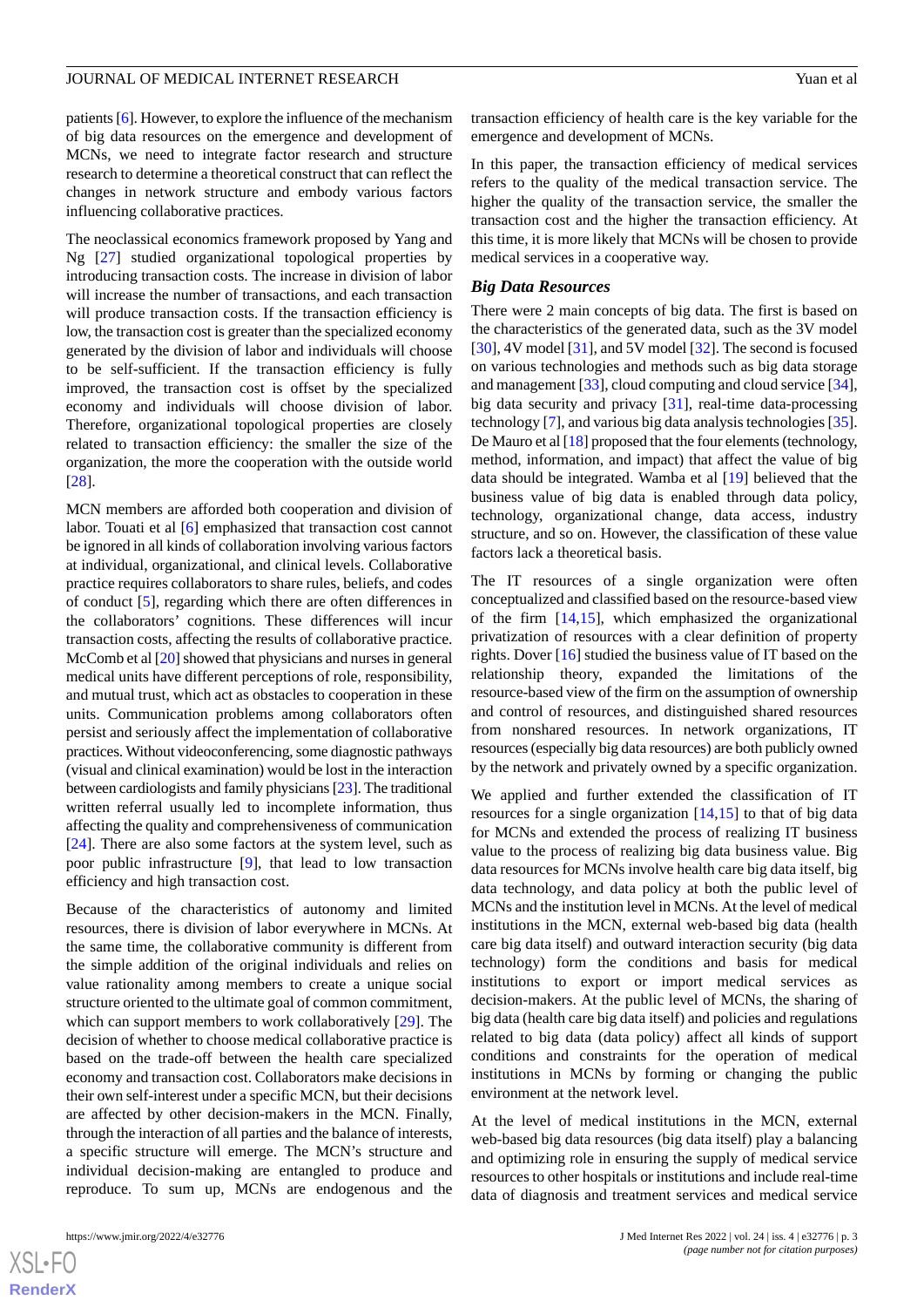capacity available for external use. Real-time data of diagnosis and treatment services refers to the degree to which a medical institution provides information on physician suspending the diagnosis and treatment and opening consultations for external systems (such as remote consultation platforms, government public platforms, and medical networking). Real-time data of diagnosis and treatment services are the data source of the catalog of external services provided by medical institutions [[36](#page-16-4)[,37](#page-16-5)]. Medical service capacity available for external use is a medical institution's ability to determine medical service resources such as consultation services and appointment services that can be provided to other hospitals or institutions and can be obtained by comparing the real-time use status of the medical service resources with the ideal status [[38,](#page-16-6)[39](#page-16-7)]. Medical service capacity available for external use is a relevance index of health care big data that reflects the connectivity of health care data [[40](#page-16-8)[,41](#page-16-9)].

As big data technology, outward interaction security at the level of medical institutions provides security for stable and continuous connection of data distributed at different medical institutions. It includes encryption security of web-based data and network protection of external link systems. Encryption security of web-based data is the perceived ability of a medical institution to ensure data security during interaction with other hospitals or institutions [\[42](#page-16-10),[43\]](#page-16-11). Network protection of the external link systems is the perceived ability of a medical institution to deploy the physical security foundation for the connection between medical institutions and the outside world [[24](#page-15-17)[,44](#page-16-12)].

At the public level of MCNs, sharing of big data may improve medical service and research capabilities by sharing health care big data with each other [\[45](#page-16-13)]. This includes the sharing of diagnosis and treatment data as well as medical research data. Sharing of diagnosis and treatment data refers to the degree to

which a medical institution within MCNs can obtain diagnosis and treatment data from other medical institutions through government public platforms or third-party platforms [\[41](#page-16-9),[46\]](#page-16-14). Sharing of research data refers to the degree to which a medical institution within MCNs can obtain research data from other medical institutions through Chinese National Knowledge Infrastructure, PubMed, and so on. Policies and regulations related to big data at the public level of MCNs refers to the degree to which policies, laws, and regulations (such as 3-level referral from the Health and Family Planning Commission, medical consortium, and regional medical treatment center) can support the construction of the regional medical service platform [[19\]](#page-15-13).

# *Model*

On the basis of the assumption that MCNs are endogenous and that the transaction efficiency of health care is the key variable for the emergence and development of MCNs, this study aims to explore and understand the mechanism of the influence of shared and private big data resources in MCNs on transaction efficiency to reveal the impact of big data resources on the emergence and development of MCNs. The research questions are as follows:

- 1. What big data resources at the two levels (shared and private) directly affect transaction efficiency?
- 2. When there is no direct impact, what are the paths of indirect influence of these big data resources on transaction efficiency?

[Figure 1](#page-4-0) presents the model examined in this research. It shows relationships that are hypothesized to exist among big data resources at the level of medical institutions in the MCN, big data resources at the public level of the MCN, and the transaction efficiency of medical services.

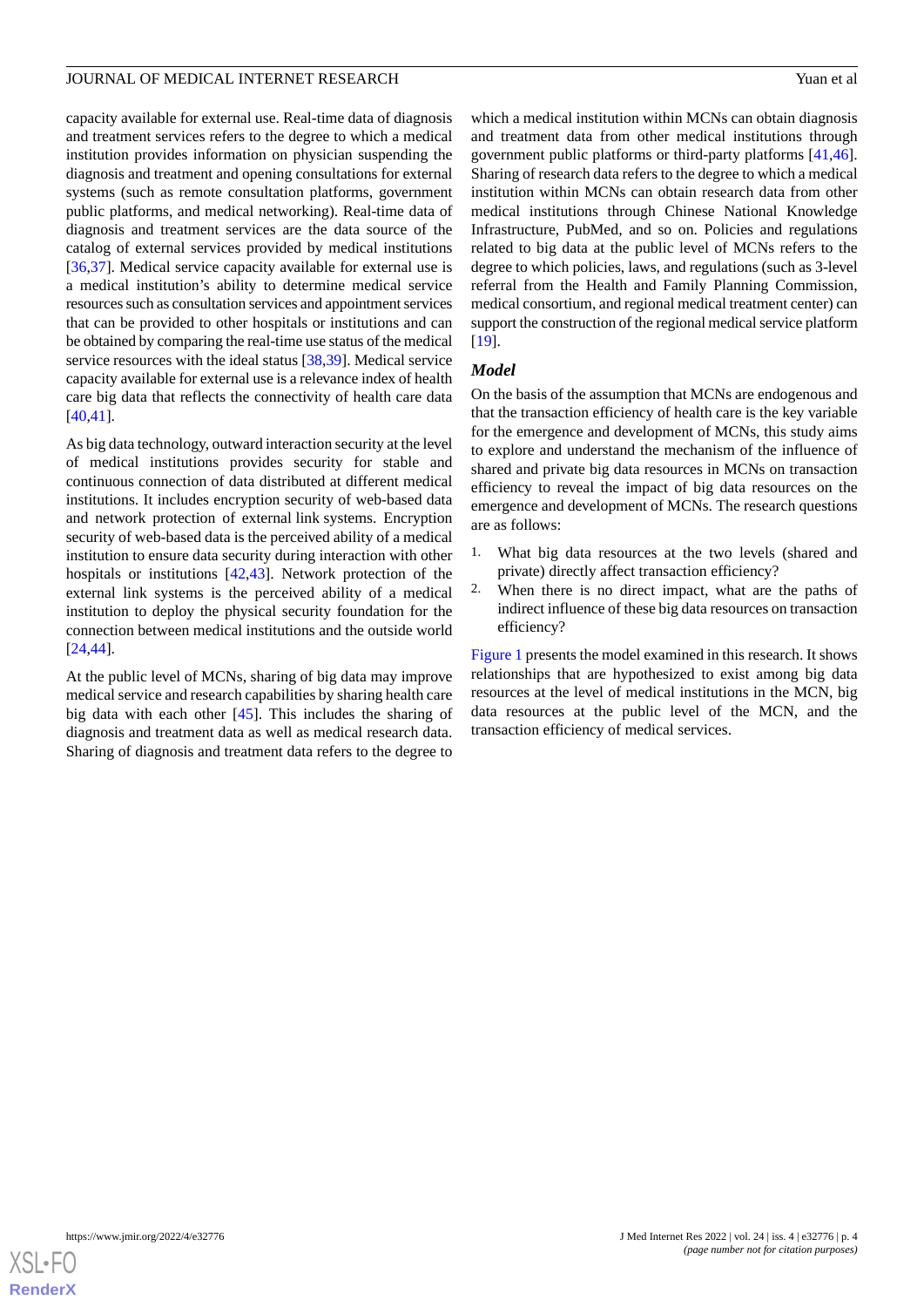<span id="page-4-0"></span>**Figure 1.** Conceptual model: the impact of big data resources of medical collaborative networks on transaction efficiency of medical services. H: hypothesis.



# *Methods*

# **Measurement Instruments and Questionnaire Development**

# *Overview*

For most constructs, measures validated in previous studies were adapted. For constructs unique to the model, multiple operational measures based on field interviews were developed. All constructs were measured using a 7-point Likert-scale ranging from 1=*strongly disagree* to 7=*strongly agree*. Details of the measures are presented in [Multimedia Appendix 1.](#page-14-5)

# *Transaction Efficiency of Medical Services*

In this study, collaborative medical care was mainly carried out through third-party platforms such as Baiyulan and cloud hospitals. The transaction efficiency of medical services depends on the quantity and quality of medical service resources provided by the platform. The first concerns the scope and level of experts available on the platform. The accuracy, real-time nature, and comprehensiveness of information on the experts enable the

[XSL](http://www.w3.org/Style/XSL)•FO **[RenderX](http://www.renderx.com/)**

requester to know the experts in time, make correct judgments, and reduce unnecessary transaction costs caused by the provision of asymmetric information. The second concerns the performance of the communication mechanism provided by the platform for all partners. To better cooperate with collaborative diagnosis and treatment, the platform needs to support multiple medical institutions to read medical records and images on the web and in real time at the same time to ensure that the image data can be transmitted to the consultation experts without distortion. Inefficient web-based reading will lead to long waiting periods, resulting in uncontrollable average visit time. The smooth reading of required data is not only a powerful guarantee for the rapid completion of services, but also the basis for the continuous demand for collaborative medical services.

On the basis of the studies by DeLone and McLean [[47\]](#page-16-15) and Taylor and Todd [\[48](#page-16-16)], the transaction efficiency of medical services was measured with 6 items that reflect the extent to which the platform provides reliability, timeliness, and comprehensiveness of expert information, as well as timeliness and stability of communication.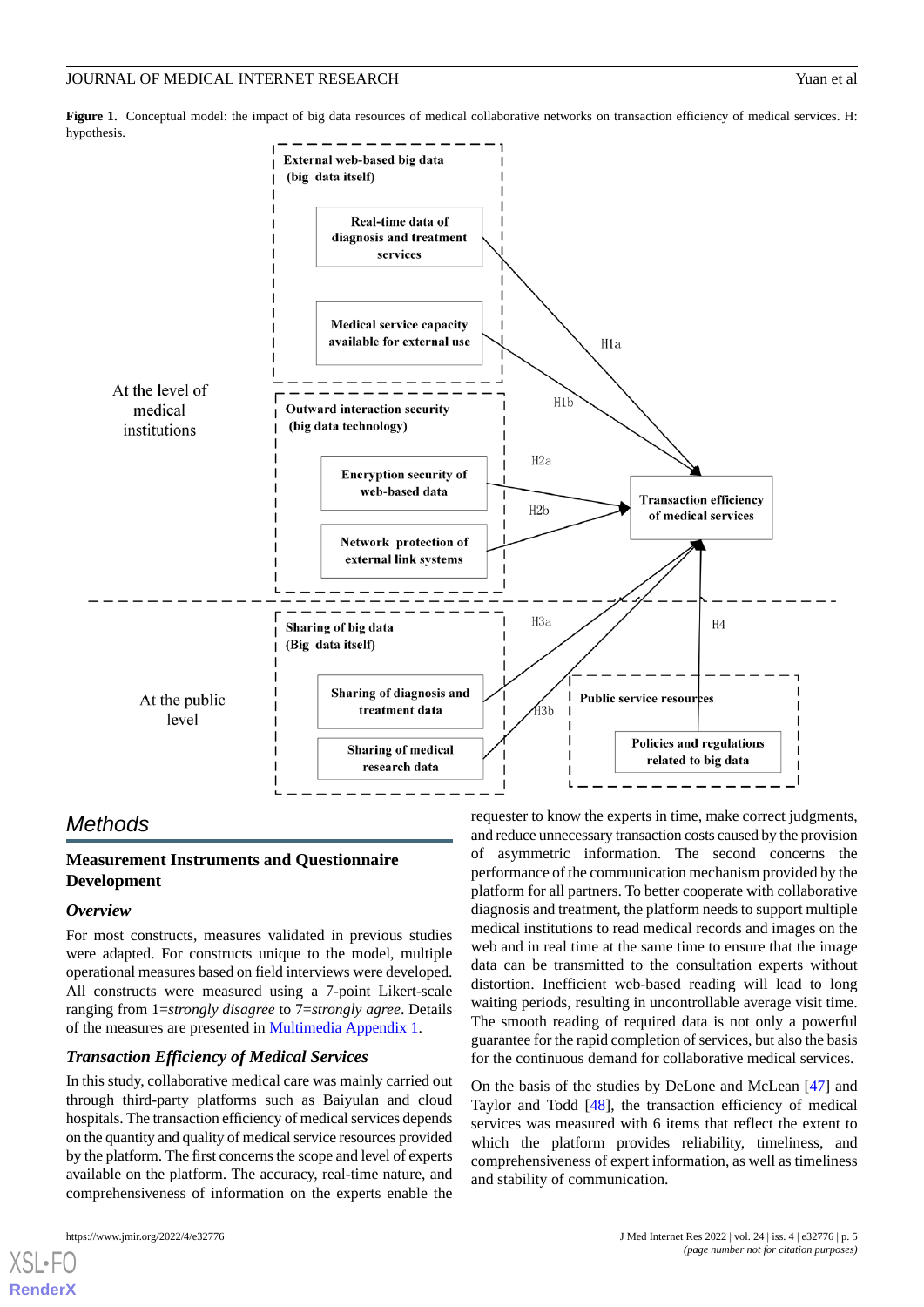# *Big Data Resources*

To ensure content validity, the measures for most constructs were used, expanded, and modified from the studies by DeLone and McLean [\[47](#page-16-15)], Taylor and Todd [[48\]](#page-16-16), Bailey and Pearson [[49\]](#page-16-17), and Goodhue [[50\]](#page-16-18). For constructs unique to the big data resources for MCNs, items were self-developed.

The real-time data of diagnosis and treatment services were measured by 3 items that reflect the extent of timeliness, accuracy, and accessibility of physician suspending the diagnosis and treatment as well as the opening information provided by medical institutions to the external systems. The medical service capacity available for external use was measured with 4 items that reflect the extent of the ability and accuracy of external consultation and appointment services provided by medical institutions according to the physician's workload. The encryption security of web-based data was measured by 4 items that reflect the extent of effect, convenience, transmission efficiency, and coverage of the encryption and decryption technology used by medical institutions when interacting with external systems. The network protection of external link systems was measured with 4 items that reflect the extent of effect, convenience, satisfaction, and coverage of network protection and application protection deployed by medical institutions.

The sharing of diagnosis and treatment data with other medical institutions was measured by 7 items that reflect the extent of accessibility, accuracy, and integrity of diagnosis and treatment data of other medical institutions, as well as the effect of the data sharing on effectively shortening diagnosis time, avoiding repeated examination, avoiding repeated medication, and avoiding adverse drug-drug reactions. Sharing of medical research data with other medical institutions was measured by 3 items that reflect the extent of convenience, functional completeness, and accuracy of research data provided by other medical institutions. The policies and regulations were measured by 3 items that reflect the extent of rationality, existence, and functional completeness of relevant policies, laws, and regulations supporting the construction of a regional medical service platform.

# **Data Collection and Demographic Profiles**

Data were collected using a survey questionnaire. In China, public hospitals are the main institutions providing health care services. Accordingly, we mainly chose public hospitals, along with some private hospitals. It is very important for medical staff to cooperate closely with IT staff to ensure the implementation of collaborative medical services. Accordingly, each medical institution selected 1 medical staff member and 1 IT staff member as respondents.

The specific data collection plan was designed as follows:

- 1. Contact the relevant personnel at the target medical institution through WeChat and ask whether they were willing to participate in the survey.
- 2. Through the relevant personnel, ask the medical institution to determine the respondents, administer the questionnaire on-site, and collect it after completion.
- 3. If the medical institution is located far away and if the relevant person agrees, provide the questionnaire through WeChat to the person responsible for administering it.

The survey packages were mailed to the appropriate IT executive at each target hospital, with a request that the recipient complete the survey.

The survey packages were also mailed to the appropriate business executive at each target hospital. Part A of the questionnaire was distributed among the appropriate medical staff to complete the measurement items regarding sharing of diagnosis and treatment data, sharing of research data, and transaction efficiency of medical services. Part B was distributed among the appropriate IT executive staff to complete the items related to real-time data of diagnosis and treatment services, medical service capacity available for external use, network protection of external link systems, encryption security of web-based data, and policies and regulations. The questionnaire was administered between August 1, 2017, and October 31, 2017.

Of the 150 medical institutions (involving 18 provinces, autonomous regions, and municipalities) that participated in the survey, 132 (88%) provided valid questionnaires. A total of 264 respondents took part: 132 (50%) IT staff and 132 (50%) medical staff. The sample profile is shown in [Table 1](#page-6-0).

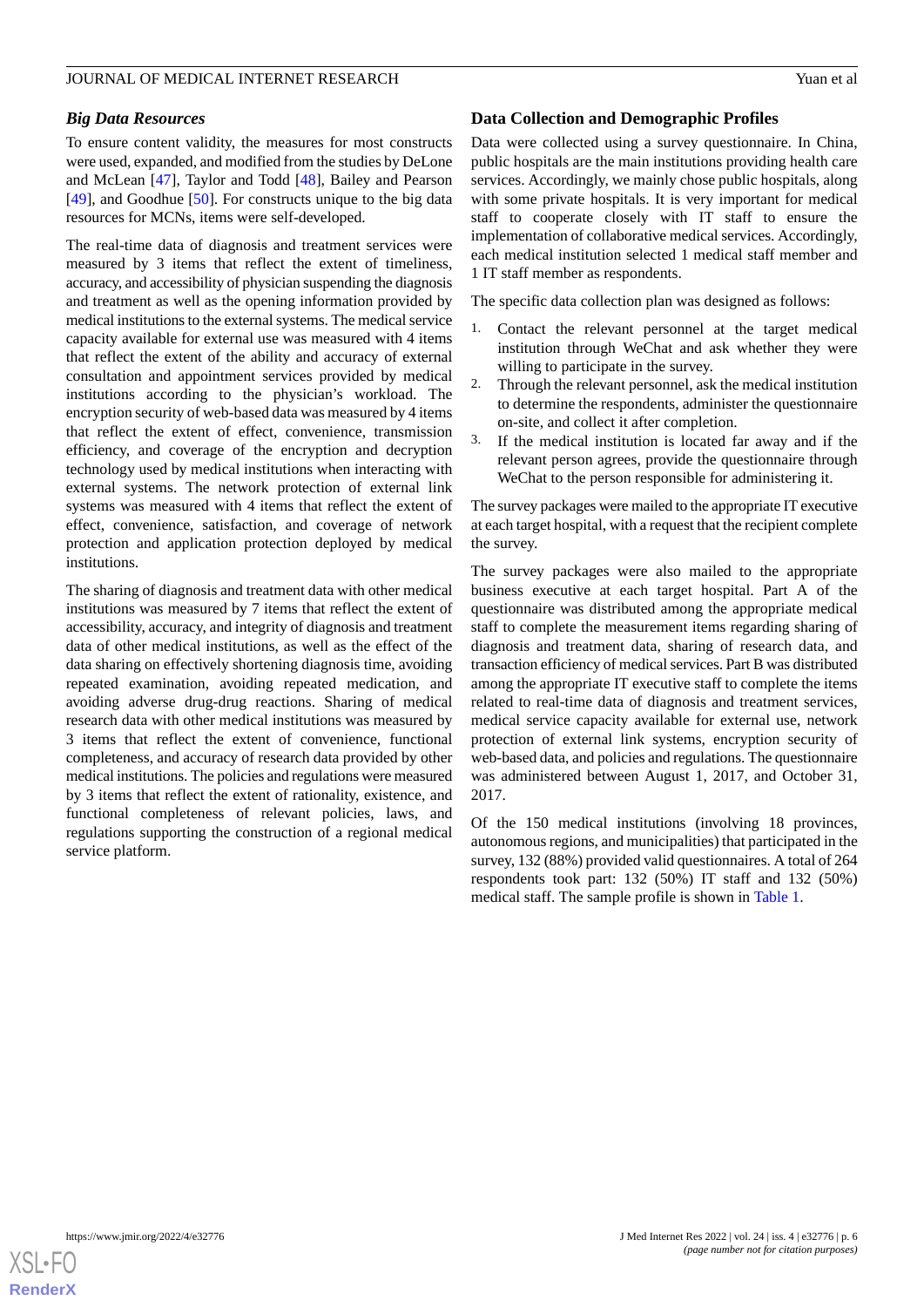<span id="page-6-0"></span>Table 1. Statistical description of the sample (N=132).

| Variables and categories         | Values, n (%) |
|----------------------------------|---------------|
| Hospitals                        |               |
| <b>Hospital level</b>            |               |
| Tertiary general hospitals       | 39 (29.5)     |
| Tertiary specialty hospitals     | 15(11.4)      |
| Second-class general hospitals   | 75 (56.8)     |
| Second-class specialty hospitals | 4(3)          |
| Community hospitals              | 1(0.8)        |
| Type of hospital                 |               |
| Public hospitals                 | 126 (95.5)    |
| General practice                 | 6(4.5)        |
| $ITa$ staff                      |               |
| <b>Sex</b>                       |               |
| Male                             | 83 (62.9)     |
| Female                           | 49 (37.1)     |
| Age (years)                      |               |
| $20 - 30$                        | 35(26.5)      |
| $31 - 40$                        | 79 (59.8)     |
| $41 - 50$                        | 18 (13.6)     |
| Education                        |               |
| High school graduate             | 8(6.1)        |
| Bachelor's degree                | 114 (86.4)    |
| Master's degree                  | 10(7.6)       |
| <b>Medical staff</b>             |               |
| ${\bf Sex}$                      |               |
| Male                             | 74 (56.1)     |
| Female                           | 58 (43.9)     |
| Age (years)                      |               |
| $20 - 30$                        | 23 (17.4)     |
| $31 - 40$                        | 72 (54.5)     |
| $41 - 50$                        | 30(22.7)      |
| $51 - 60$                        | 7(5.3)        |
| <b>Education</b>                 |               |
| High school graduate             | 5(3.8)        |
| Bachelor's degree                | 75 (56.8)     |
| Master's degree                  | 50 (37.9)     |
| Doctorate                        | 2(1.5)        |

<sup>a</sup>IT: information technology.

# **Ethics Approval**

procedure of the study. We ensured the confidentiality and anonymity of the information collected from the participants.

The study protocol was reviewed and approved by the ethics review committee at the Shanghai Chest Hospital (IS[P]22003). Before the research was conducted, all participants gave their consent in writing after being informed of the purpose and

[XSL](http://www.w3.org/Style/XSL)•FO **[RenderX](http://www.renderx.com/)** **Data Analysis Process**

SmartPLS is a component-based path-modeling software tool based on the partial least squares regression method. We used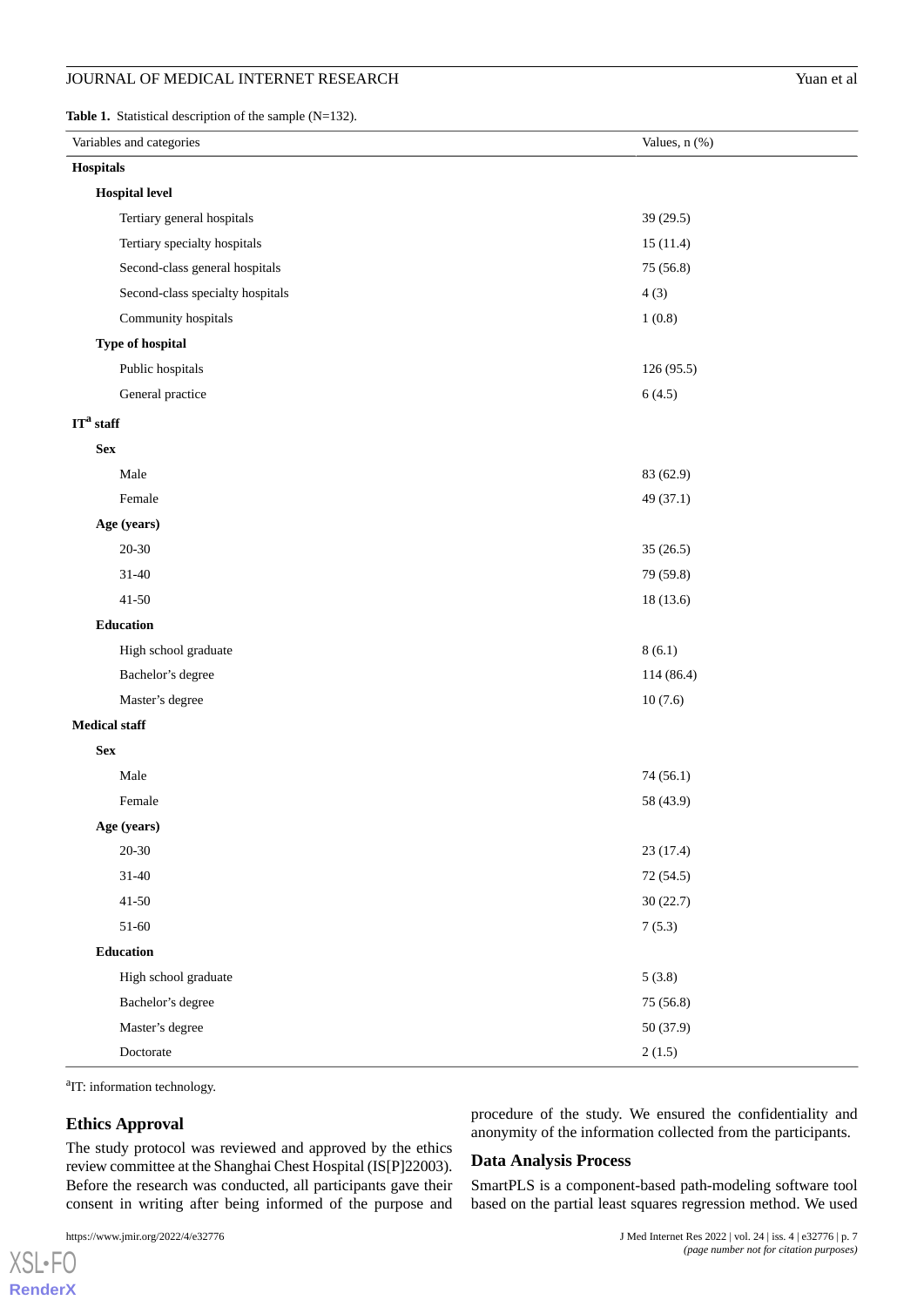# JOURNAL OF MEDICAL INTERNET RESEARCH Yuan et al. The Second State of the Second State of the Second State of the Second State of the Second State of the Second State of the Second State of the Second State of the Second St

SmartPLS (version 2.0) to evaluate the measurement properties and test our hypotheses. Our strategy for data analysis was as follows. First, we evaluated the measurement model by analyzing reliability and validity (including convergent and discriminant validity). Next, applying SmartPLS by using the standard bootstrap resampling procedure (5000 samples) to estimate the significance of the paths, the direct impact of big data resources on transaction efficiency of medical services was examined. For those big data resources that had no direct impact on transaction efficiency, we analyzed their indirect impact.

# *Results*

# **Reliability and Validity**

The measurement model was evaluated using the following criteria:

- 1. Reliability: The outer loading for the indicator should be ≥0.70 (indicator reliability). The cutoff value for Cronbach α was .70 and that for composite reliability was 0.70 (internal consistency reliability) [\[51](#page-16-19)].
- 2. Validity: The average variance extracted (AVE) should be ≥0.50 (convergent validity), based on the Fornell-Larcker criterion [\[52](#page-16-20)] (discriminant validity).

As shown in [Table 2,](#page-8-0) the factor loading values of all items were higher than 0.89 and significant at *P*=.001, with composite reliability value=0.9, above the normal value of 0.7. All values met the minimum requirement for indicator reliability and internal consistency reliability. In addition, the AVE used to assess the convergent validity was >0.70 for all constructs, proving that the model had good convergence validity.

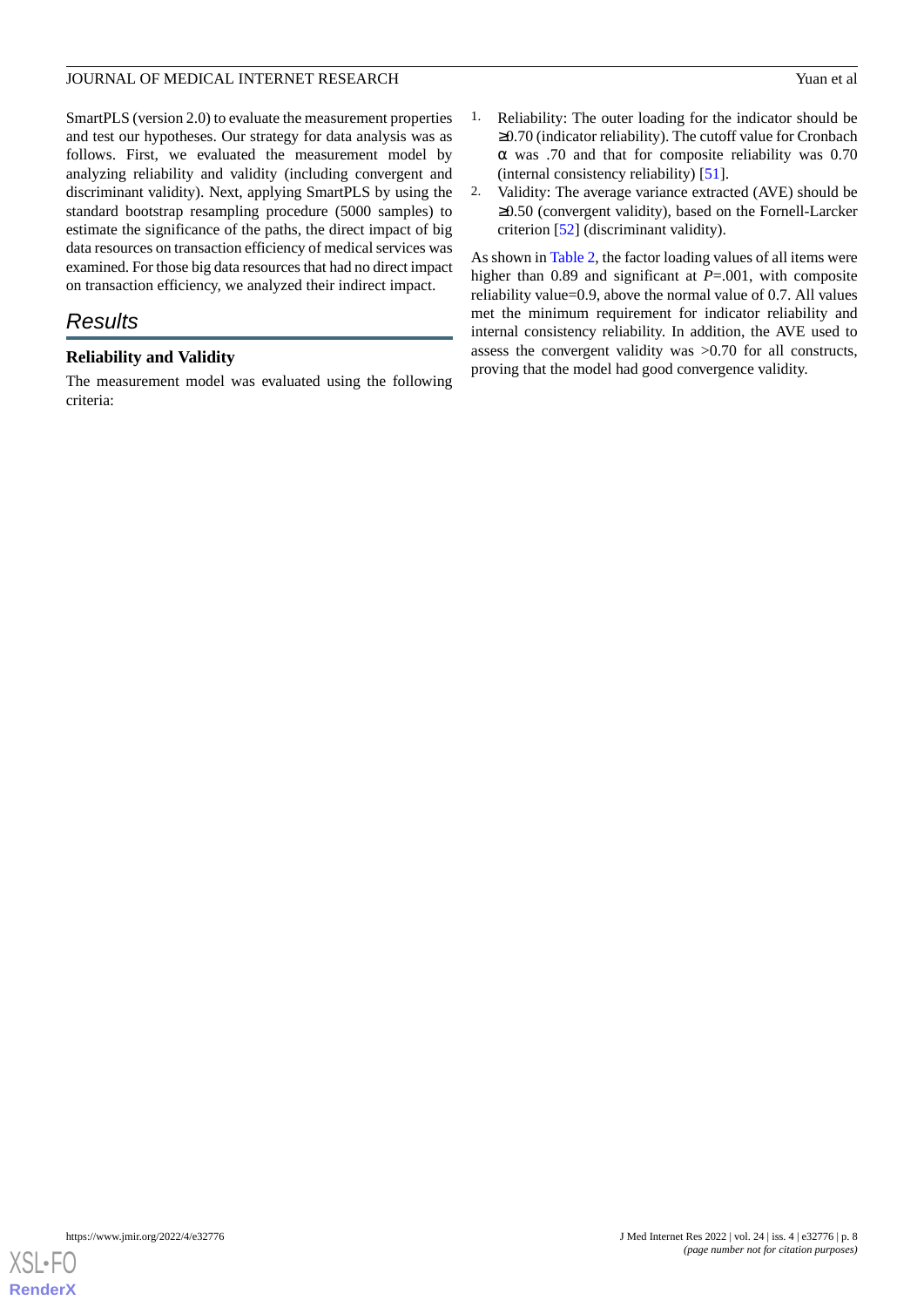<span id="page-8-0"></span>**Table 2.** Reliability and convergence validity test results.

| Constructs and items                                | Values, mean (SD) |       |       | Load value Composite reliability Average variance extracted |
|-----------------------------------------------------|-------------------|-------|-------|-------------------------------------------------------------|
| Encryption security of web-based data               |                   |       | 0.970 | 0.891                                                       |
| $ES^a\_1$                                           | 4.99 (1.532)      | 0.959 |       |                                                             |
| $ES_2$                                              | 4.95(1.536)       | 0.928 |       |                                                             |
| $ES_3$                                              | 5.09(1.395)       | 0.951 |       |                                                             |
| $ES_4$                                              | 4.85(1.515)       | 0.937 |       |                                                             |
| Network protection of external link systems         |                   |       | 0.961 | 0.862                                                       |
| $NP^b_1$                                            | 5.72 (1.236)      | 0.912 |       |                                                             |
| $NP_2$                                              | 5.69(1.253)       | 0.941 |       |                                                             |
| $NP_3$                                              | 5.51 (1.224)      | 0.944 |       |                                                             |
| $NP_4$                                              | 5.47(1.383)       | 0.916 |       |                                                             |
| Real-time data of diagnosis and treatment services  |                   |       | 0.995 | 0.983                                                       |
| $RT^c\_1$                                           | 5.15(1.619)       | 0.990 |       |                                                             |
| $RT_2$                                              | 5.11(1.644)       | 0.995 |       |                                                             |
| $RT_3$                                              | 5.11(1.611)       | 0.991 |       |                                                             |
| Medical service capacity available for external use |                   |       | 0.995 | 0.982                                                       |
| $SC^{d}$ _1                                         | 4.33 (1.812)      | 0.991 |       |                                                             |
| $SC_2$                                              | 4.30 (1.788)      | 0.992 |       |                                                             |
| $SC_3$                                              | 4.44 (1.798)      | 0.988 |       |                                                             |
| $SC_4$                                              | 4.31 (1.781)      | 0.993 |       |                                                             |
| Policies and regulations related to big data        |                   |       | 0.956 | 0.879                                                       |
| $PR^e_1$                                            | 5.5(1.297)        | 0.968 |       |                                                             |
| $PR_2$                                              | 5.64(1.151)       | 0.919 |       |                                                             |
| $PR_3$                                              | 5.33 (1.292)      | 0.925 |       |                                                             |
| Sharing of diagnosis and treatment data             |                   |       | 0.990 | 0.931                                                       |
| $\text{TS}^{\text{f}}\_1$                           | 4.4(1.654)        | 0.964 |       |                                                             |
| $TS_2$                                              | 4.57(1.687)       | 0.950 |       |                                                             |
| $TS_3$                                              | 4.39(1.681)       | 0.973 |       |                                                             |
| $TS_4$                                              | 4.54(1.656)       | 0.958 |       |                                                             |
| $TS_5$                                              | 4.47 (1.820)      | 0.972 |       |                                                             |
| $TS_6$                                              | 4.56(1.715)       | 0.968 |       |                                                             |
| $TS_7$                                              | 4.45 (1.836)      | 0.970 |       |                                                             |
| Sharing of medical research data                    |                   |       | 0.984 | 0.952                                                       |
| $RS^{g}$ _1                                         | 4.66(1.690)       | 0.966 |       |                                                             |
| $RS_2$                                              | 4.82 (1.587)      | 0.978 |       |                                                             |
| $RS_3$                                              | 4.79(1.717)       | 0.984 |       |                                                             |
| <b>Transaction efficiency of medical services</b>   |                   |       | 0.973 | 0.859                                                       |
| $\mathrm{TE}^\mathrm{h}{}_{-}1$                     | 4.84(1.621)       | 0.937 |       |                                                             |
| $TE_2$                                              | 4.92 (1.574)      | 0.947 |       |                                                             |
| TE_3                                                | 4.89 (1.580)      | 0.953 |       |                                                             |
| $TE_4$                                              | 4.91 (1.551)      | 0.925 |       |                                                             |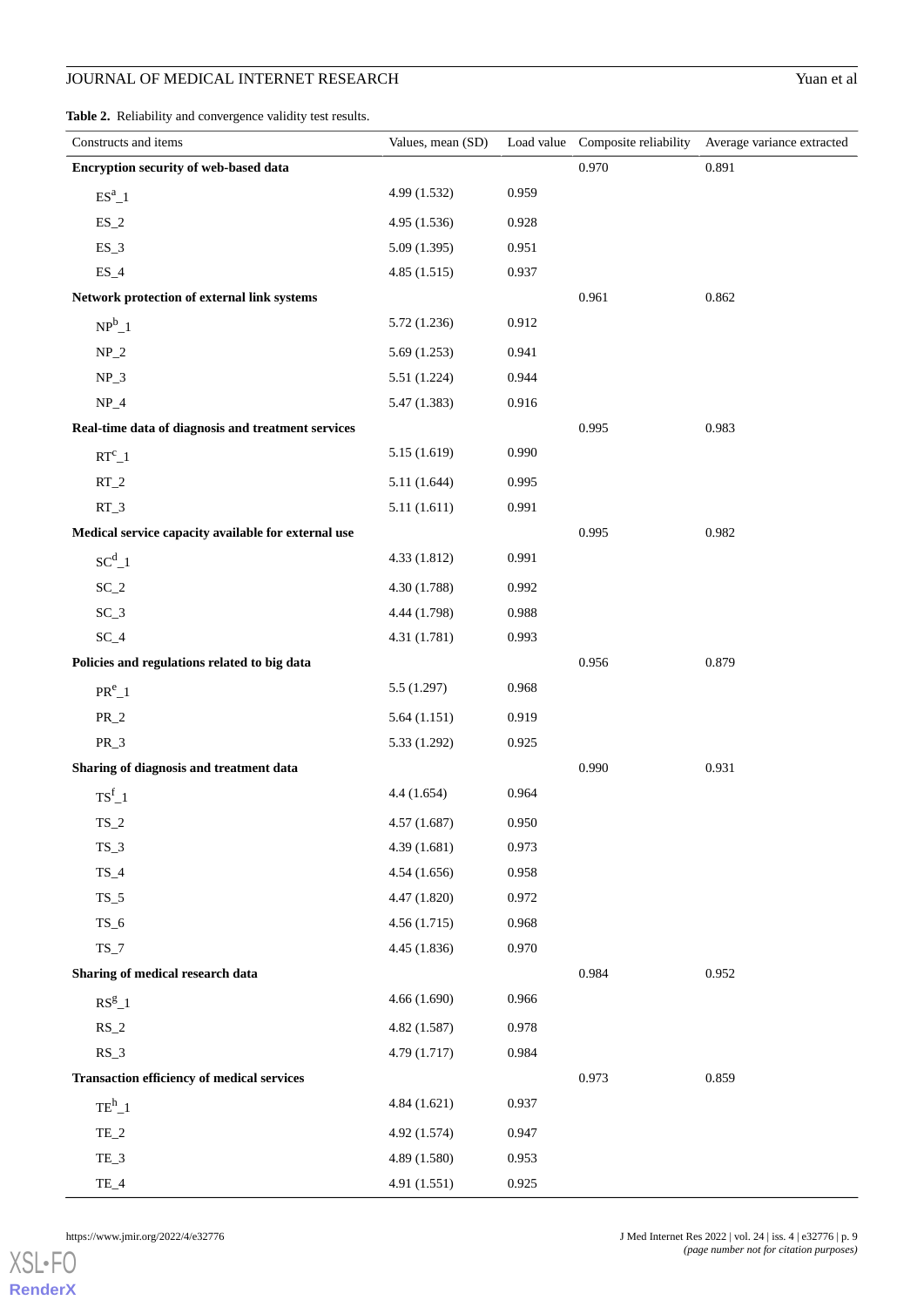| Constructs and items |              |       | Values, mean (SD) Load value Composite reliability Average variance extracted |
|----------------------|--------------|-------|-------------------------------------------------------------------------------|
| TE 5                 | 4.86 (1.528) | 0.906 |                                                                               |
| TE 6                 | 4.95 (1.541) | 0.890 |                                                                               |

<sup>a</sup>ES: encryption security of web-based data.

<sup>b</sup>NP: network protection of external link systems.

<sup>c</sup>RT: real-time data of diagnosis and treatment services.

<sup>d</sup>SC: medical service capacity available for external use.

ePR: policies and regulations.

<sup>f</sup>TS: sharing of diagnosis and treatment data.

<sup>g</sup>RS: sharing of medical research data.

h<sub>TE</sub>: transaction efficiency of medical services.

<span id="page-9-0"></span>[Table 3](#page-9-0) presents the test results of discriminant validity. The square root of the AVE values of each construct were greater than the correlation coefficient between the constructs, which

conforms to the Fornell-Larcker criterion [\[52](#page-16-20)], proving that the measurement model had good discriminant validity.

**Table 3.** Discriminant validity test results.

|           | ES <sup>a</sup> | NP <sup>b</sup>          | RT <sup>c</sup> | SC <sup>d</sup> | PR <sup>e</sup> | TS <sup>f</sup> | RS <sup>g</sup> | $TE^h$ |
|-----------|-----------------|--------------------------|-----------------|-----------------|-----------------|-----------------|-----------------|--------|
| <b>ES</b> | 0.944           | $\overline{\phantom{0}}$ |                 |                 |                 |                 |                 |        |
| NP        | 0.540           | 0.928                    |                 |                 |                 |                 |                 |        |
| <b>RT</b> | 0.475           | 0.613                    | 0.992           |                 |                 |                 |                 |        |
| <b>SC</b> | 0.690           | 0.432                    | 0.615           | 0.991           |                 |                 |                 |        |
| PR        | 0.637           | 0.601                    | 0.527           | 0.658           | 0.938           |                 |                 |        |
| TS        | 0.359           | 0.286                    | 0.423           | 0.417           | 0.346           | 0.965           |                 |        |
| <b>RS</b> | 0.430           | 0.318                    | 0.508           | 0.433           | 0.521           | 0.698           | 0.976           |        |
| TE        | 0.466           | 0.527                    | 0.554           | 0.500           | 0.519           | 0.581           | 0.621           | 0.927  |

<sup>a</sup>ES: encryption security of web-based data.

b<sub>NP</sub>: network protection of external link systems.

 $\mathrm{c}_{\mathrm{RT}}$ : real-time data of diagnosis and treatment services.

<sup>d</sup>SC: medical service capacity available for external use.

ePR: policies and regulations.

 $T$ S: sharing of diagnosis and treatment data.

<sup>g</sup>RS: sharing of medical research data.

h<sub>TE</sub>: transaction efficiency of medical services. <sup>i</sup>Not applicable.

# **Influence Path**

## *Overview*

The results of the influence path analysis, including the standardized regression weights and levels of significance, are presented in [Table 4](#page-10-0) and [Figure 2](#page-10-1). The coefficient of determination  $R^2$  was used to measure the explained variance of the latent dependent variables compared with the total variance. The cutoff levels were as follows: 0.190, weak; 0.333, moderate; and 0.670, substantial; 55.3% of the variance in transaction efficiency of medical services, 53.3% of the variance in the network protection of external link systems, and 48.7% of the variance in sharing of diagnosis and treatment data were moderately explained, whereas 27.2% of the variance in sharing of medical research data was weakly explained, but met the cutoff level.

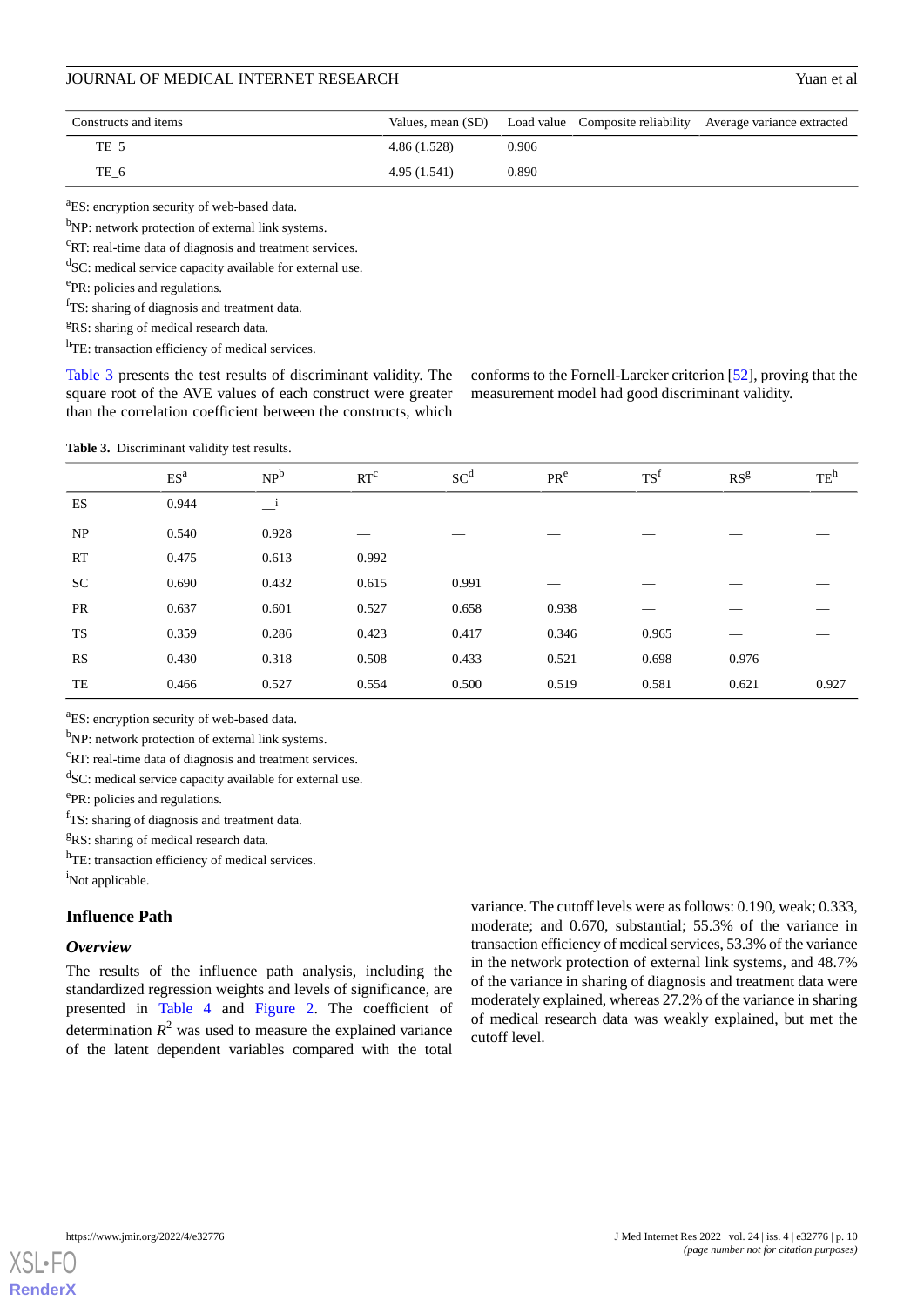| Hypothesis       | Direct path      | $\beta$ coefficient (SE) | $P$ value | Support       |
|------------------|------------------|--------------------------|-----------|---------------|
| H <sub>1</sub> a | $RT^a$ to $TE^b$ | .070(0.121)              | .56       | Not supported |
| H1b              | $SCc$ to TE      | .116(0.123)              | .35       | Not supported |
| H2a              | $ESd$ to TE      | $-.011(0.115)$           | .93       | Not supported |
| H2b              | $NPe$ to TE      | .271(0.101)              | .008      | Supported     |
| H <sub>3</sub> a | $TSf$ to TE      | .220(0.105)              | .03       | Supported     |
| H <sub>3</sub> b | $RSg$ to TE      | .289(0.135)              | .04       | Supported     |
| H <sub>4</sub>   | $PRh$ to TE      | .023(0.118)              | .85       | Not supported |

#### <span id="page-10-0"></span>**Table 4.** Direct effect test results.

<sup>a</sup>RT: real-time data of diagnosis and treatment services.

b<sub>TE:</sub> transaction efficiency of medical services.

<sup>c</sup>SC: medical service capacity available for external use.

<sup>d</sup>ES: encryption security of web-based data.

eNP: network protection of external link systems.

<sup>f</sup>TS: sharing of diagnosis and treatment data.

<span id="page-10-1"></span><sup>g</sup>RS: sharing of medical research data.

h<sub>PR</sub>: policies and regulations.

**Figure 2.** Model results, including direct and indirect effects. GOF: goodness of fit.





 $X$ SI • **[RenderX](http://www.renderx.com/)**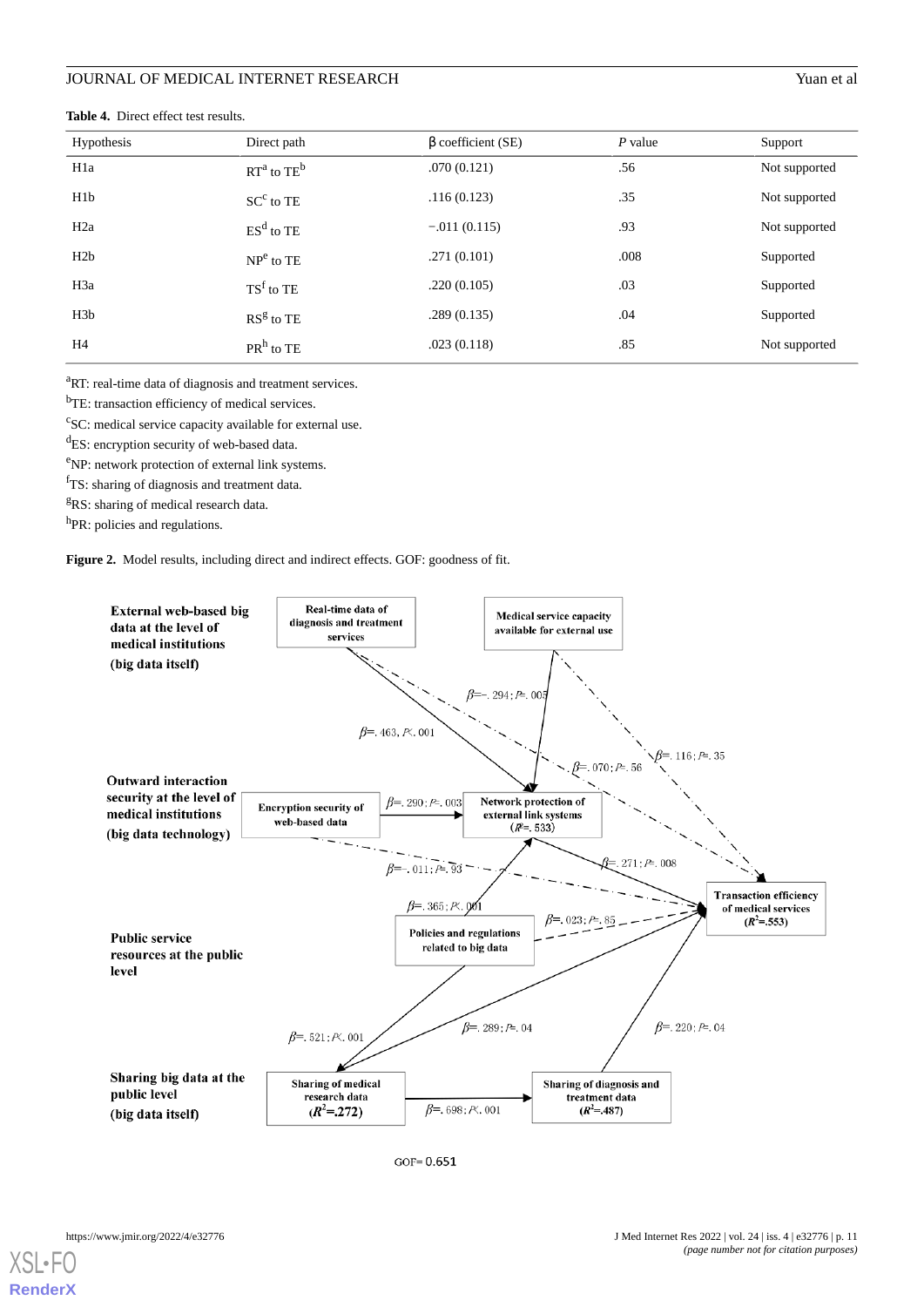The model's goodness of fit was our last criterion to assess the overall fit of the model. The model's goodness of fit for this study as calculated was 0.651, which was deemed large [\[53](#page-16-21)].

# *Direct Influence Path*

From [Figure 2,](#page-10-1) it can be observed that the direct effects of the network protection of external link systems (β=.271; *P*=.008), sharing of diagnosis and treatment data ( $\beta$ =.220; *P*=.04), and sharing of medical research data (β=.289; *P*=.04) on transaction efficiency of medical services were significant. Hypotheses H2b, H3a, and H3b gained empirical support.

The direct effects of real-time data of diagnosis and treatment services, medical service capacity available for external use, encryption security of web-based data, and policies and regulations on transaction efficiency of medical services were not significant. Hypotheses H1a, H1b, H2a, and H4 did not gain empirical support.

# *Indirect Influence Analysis*

As the encryption security of web-based data, real-time data of diagnosis and treatment services, medical service capacity available for external use, and policies and regulations had no direct impact on transaction efficiency of medical services, the indirect effects of these 4 variables on transaction efficiency of medical services were further analyzed. The results of the mediation test are presented in [Table 5](#page-12-0) and [Figure 2.](#page-10-1) To assess the magnitude of the indirect effect [\[54](#page-16-22)], the variance accounted for (VAF) value was calculated, which represents the relationship between the indirect effect and the total effect.

From [Table 5](#page-12-0), we can observe the following:

- 1. The indirect impact of policies and regulations. Although the policies and regulations had no direct impact on transaction efficiency of medical services, there was a completely mediated path (policies and regulations → network protection of external link systems → transaction efficiency of medical services) in which the network protection of external link systems played a mediating role in the effect of policies and regulations on transaction efficiency of medical services (VAF=0.945; *P*=.03). It indicated that the government's establishment of regulations in network security should be conducive to ensuring transaction efficiency and data security.
- 2. The indirect impact of the encryption security of web-based data. Although the encryption security of web-based data in the external web-based security environment had no direct impact on the transaction efficiency of medical services, there was a completely mediated path (encryption security of web-based data → network protection of external link systems  $\rightarrow$  transaction efficiency of medical services) in which the network protection of external lnk systems played a mediating role in the effect of encryption security

of web-based data on transaction efficiency of medical services (VAF=0.879; *P*=.03). It indicated that the encryption security of web-based data improved people's perception of the degree of network protection of external systems and indirectly affected the transaction efficiency of medical services.

- 3. The indirect impact of real-time data of diagnosis and treatment services. Although the real-time data of diagnosis and treatment services in the external big data analysis environment had no direct impact on the transaction efficiency of medical services, there was a completely mediated path (real-time data of diagnosis and treatment services  $\rightarrow$  network protection of external link systems  $\rightarrow$ transaction efficiency of medical services) in which the network protection of external link systems played a mediating role in the effect of real-time data of diagnosis and treatment services on transaction efficiency of medical services (VAF=0.678; *P*=.02). It indicated that the stronger the ability of internal data extraction, the safer the external data pipeline and the higher the transaction efficiency.
- 4. The indirect impact of medical service capacity available for external use. Although the medical service capacity available for external use in the external big data analysis environment had no direct impact on the transaction efficiency of medical services, there was a completely mediated path (medical service capacity available for external use → network protection of external link systems  $\rightarrow$  transaction efficiency of medical services) in which there was the indirect effect of medical service capacity available for external use through the network protection of external link systems on transaction efficiency of medical services (VAF=0.391; *P*=.05). From [Figure 2,](#page-10-1) it can be observed that medical service capacity available for external use has a significant direct negative effect on the network protection of external link systems (β=−0.294; *P*=.005), which indicated that frequent service adjustment will increase the complexity of security control and indirectly reduce the transaction efficiency of medical services.
- 5. The indirect impact of sharing of medical research data. In addition to the direct and significant impact of medical services on the transaction efficiency, there was a partial mediated path (sharing of medical research data  $\rightarrow$  sharing of diagnosis and treatment data  $\rightarrow$  transaction efficiency of medical services) in which sharing of diagnosis and treatment data played a mediating role in the effect of sharing of medical research data on transaction efficiency of medical services (VAF=0.345; *P*=.04). The sharing of research data was conducive to the ability of physicians to interpret the patient's past medical history to issue an accurate diagnosis faster, promote the sharing of diagnosis and treatment data, and indirectly promote transaction efficiency of medical services.

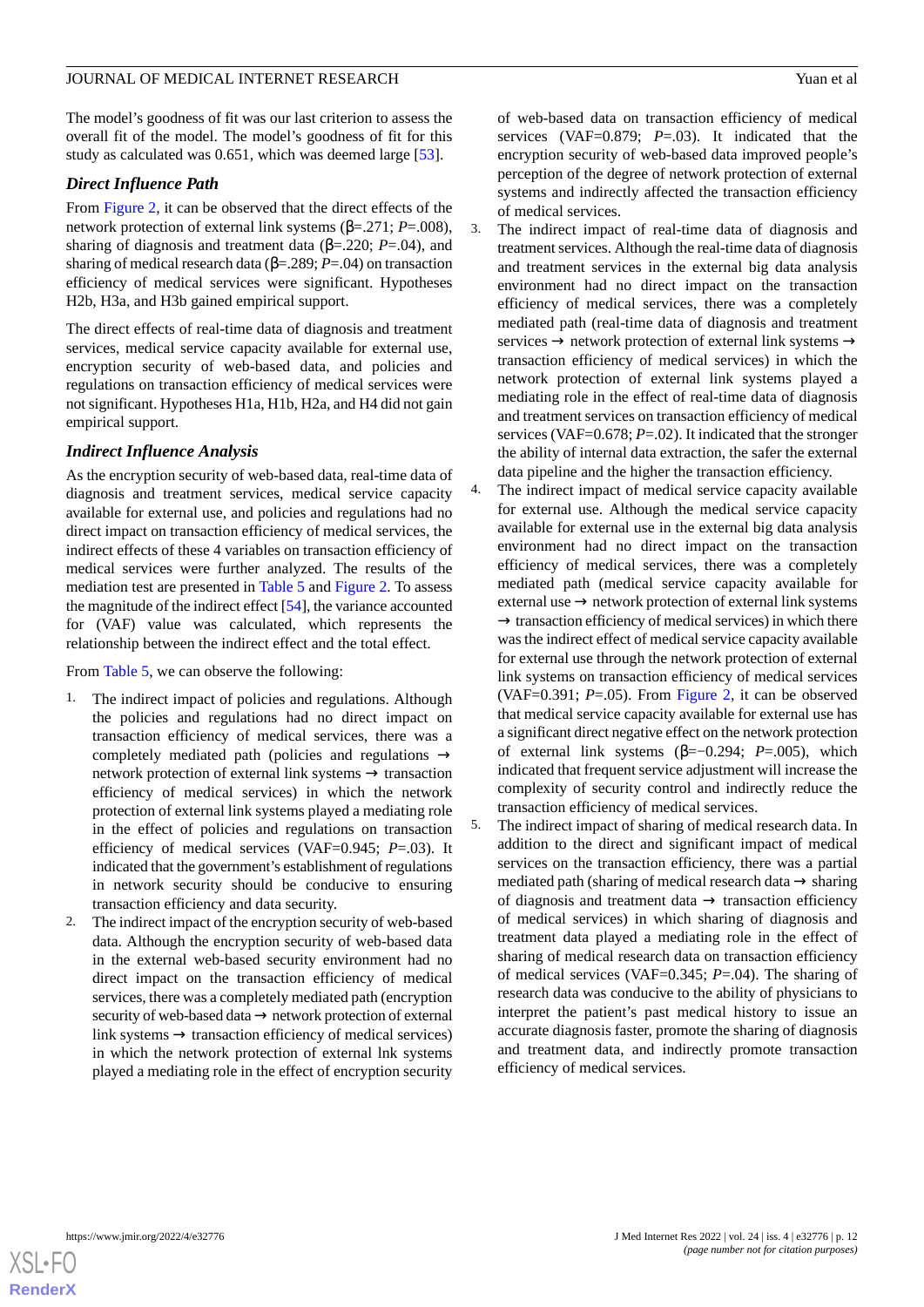#### <span id="page-12-0"></span>**Table 5.** Mediation test results.

| Indirect effect/direct path             | $P$ value | Mediated paths             | Sobel test           |                        | VAF <sup>a</sup> | Type of relationship |
|-----------------------------------------|-----------|----------------------------|----------------------|------------------------|------------------|----------------------|
|                                         |           |                            | Sobel statistic (SE) | $\boldsymbol{P}$ value |                  |                      |
| $PRb$ to $TEc$                          |           | PR<br>TE                   | 2.170 (0.046)        | .03                    | 0.945            | Full mediation       |
| PR to TE                                | .85       |                            |                      |                        |                  |                      |
| PR to NP <sup>d</sup>                   | $< 001$   | $\mathbf{NP}$              |                      |                        |                  |                      |
| NP to TE                                | .008      |                            |                      |                        |                  |                      |
| $ESe$ to TE                             |           | ES<br>TE                   | 2.122(0.042)         | .03                    | 0.879            | Full mediation       |
| ES to TE                                | .93       |                            |                      |                        |                  |                      |
| ES to NP                                | .003      | NP                         |                      |                        |                  |                      |
| NP to TE                                | .008      |                            |                      |                        |                  |                      |
| $RT^f$ to TE                            |           | <b>R<sub>T</sub></b><br>TE | 2.313 (0.054)        | .02                    | 0.678            | Full mediation       |
| RT to TE                                | .56       |                            |                      |                        |                  |                      |
| RT to NP                                | < .001    | NP                         |                      |                        |                  |                      |
| NP to TE                                | .008      |                            |                      |                        |                  |                      |
| SC <sup>g</sup> to TE                   |           | SC<br>TE                   | $-1.958(0.041)$      | .05                    | 0.391            | Full mediation       |
| SC to TE                                | .35       | NP                         |                      |                        |                  |                      |
| SC to NP                                | .005      |                            |                      |                        |                  |                      |
| NP to TE                                | $.008\,$  |                            |                      |                        |                  |                      |
| $\mathbf{R}\mathbf{S}^\mathbf{h}$ to TE |           | <b>RS</b><br>TE            | 2.086(0.075)         | .04                    | 0.345            | Partial mediation    |
| RS to TE                                | .04       |                            |                      |                        |                  |                      |
| $RS$ to $TS^i$                          | $< 0.01$  | <b>TS</b>                  |                      |                        |                  |                      |
| TS to TE                                | .04       |                            |                      |                        |                  |                      |

<sup>a</sup>VAF: variance accounted for.

<sup>b</sup>PR: policies and regulations.

<sup>c</sup>TE: transaction efficiency of medical services.

<sup>d</sup>NP: network protection of external link systems.

<sup>e</sup>ES: encryption security of web-based data.

<sup>f</sup>RT: real-time data of diagnosis and treatment services.

<sup>g</sup>SC: medical service capacity available for external use.

hRS: sharing of medical research data.

<sup>i</sup>TS: sharing of diagnosis and treatment data.

# *Discussion*

### **Principal Findings**

On the basis of the assumption that MCNs are endogenous and that service transaction efficiency is the key variable for the emergence and development of MCNs, this study empirically analyzed the impact of big data resources of MCNs on the transaction efficiency of health care and provided evidence regarding the following:

1. Sharing of diagnosis and treatment data (big data itself) at the network level directly affected the transaction efficiency of medical services.

An important challenge of implementing precision medicine based on big data is to share data in MCNs [[45\]](#page-16-13). Sharing

 $X$ SL•F $O$ **[RenderX](http://www.renderx.com/)** diagnosis and treatment data with other hospitals or institutions is an important part of the big data–sharing environment [\[41](#page-16-9)]. Only by formulating the classification, grading, and domain-sharing system of medical big data can we steadily promote the opening of medical big data. The sharing of diagnosis and treatment data can result in many obvious benefits, including timely and effective improvement in diagnosis accuracy, strengthening of physician-patient communication and coordination, reduction in repeated treatments, and decrease in the risk of medical errors. By accessing the entire treatment record of the patient through government or third-party platforms, physicians can quickly review the patient's condition, reduce medical expenses, and avoid adverse medical events such as drug-drug interactions and drug contraindications,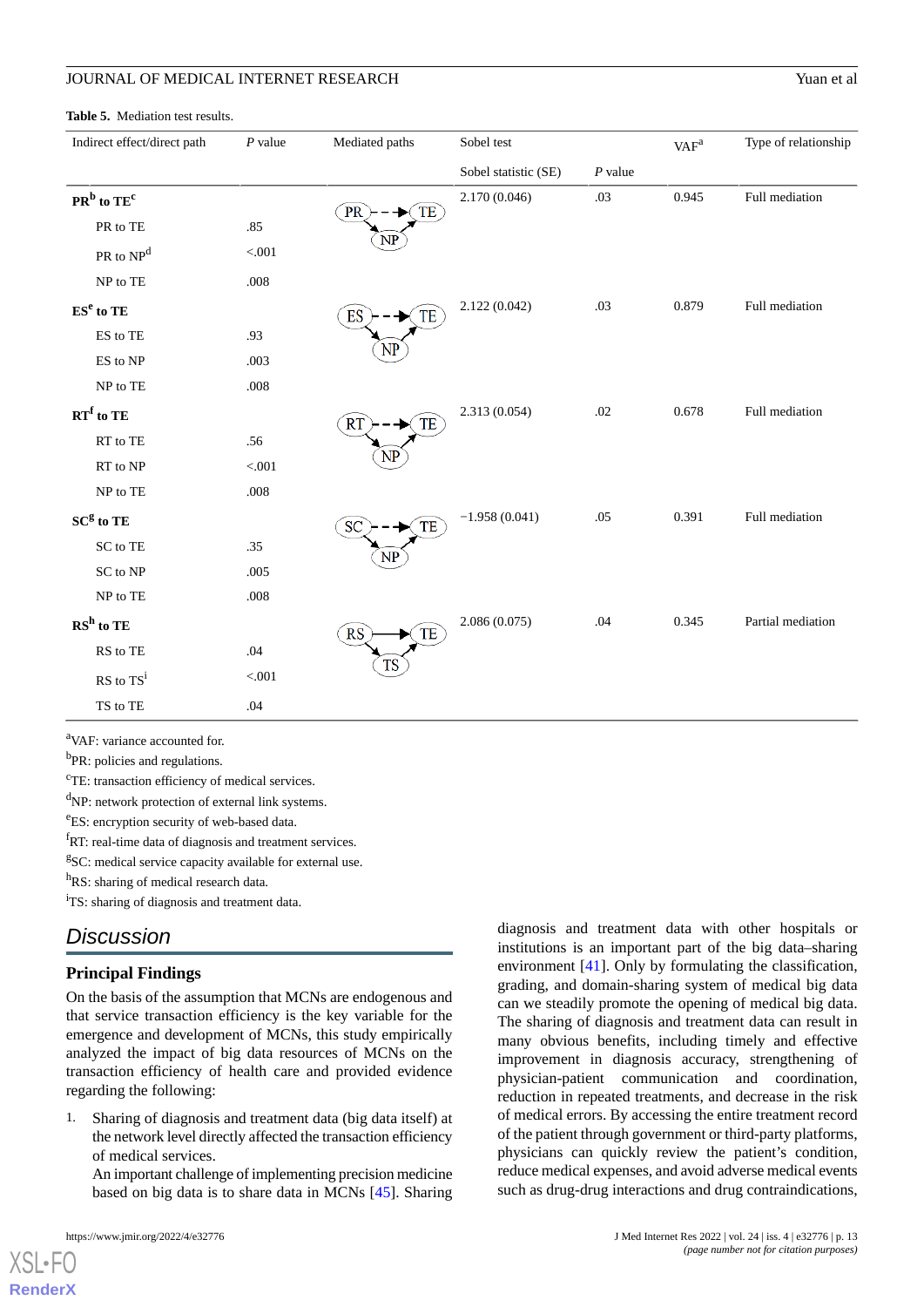thus improving the overall transaction efficiency of medical services.

2. Sharing of research data (big data itself) at the network level directly affected the transaction efficiency of medical services.

The sharing of research data is another important factor in the overall improvement of medical service quality. Be it clinical effectiveness research, new drug development, or basic medical research, each is often based on the research results of others [\[40](#page-16-8),[55\]](#page-16-23). There are already many shared and free medical research databases such as the electrocardiogram database of the National Institutes of Health, Brain-CODE [\[43](#page-16-11)], and Alzheimer disease big data [[56\]](#page-16-24) that have advanced related medical research. Integrating the research data of multiple medical institutions is conducive to overcoming the limitations of scientific research and improving the scientific research ability of physicians. With the advent of the era of precision medicine, more and more knowledge-sharing methods have come into being, which has promoted the improvement of multidisciplinary diagnosis and treatment ability and improved the transaction efficiency of medical services.

Network protection of external link systems (big data technologies) at the level of medical institutions directly affected the transaction efficiency of medical services.

Outward interaction security (big data technologies) at the level of medical institutions provides a safe and efficient web-based environment in which a medical institution can be connected with other hospitals or institutions and exchange data. To connect data distributed in different medical institutions steadily and continuously, the first thing to address is the security problem [[7](#page-15-1)[,31](#page-15-25),[57\]](#page-16-25).

In the past, medical institutions only needed to pay attention to the security of the internal network, which was basically isolated from the outside world. The local area network had high security but poor interoperability. With the development of the internet and big data, the applications of telemedicine are changing rapidly [[23](#page-15-22)[,24](#page-15-17)] and medical institutions are facing increasing need for connections to other hospitals or institutions. The network protection of an outreach system is an important security guarantee for contact between medical institutions and the outside world. Network protection must take into account both security and efficiency, and it should not reduce the efficiency and availability of facilities while ensuring the security of data exchanged by external systems. Abbasi et al [\[58](#page-16-26)] point out that through a secure and stable link, the activities of the cooperating parties in the network can be more closely linked and the transaction is more efficient.

4. Real-time data of diagnosis and treatment services (big data itself), medical service capacity available for external use (big data itself), encryption security of web-based data (big data technologies) at the level of medical institutions, and policies and regulations at the network level indirectly affected the transaction efficiency of medical services through network protection of the outreach system (big data technology) at the level of medical institutions. These 4 big data resources will affect the perception of physicians regarding the deployment of a physical security foundation

 $XSI - F($ **[RenderX](http://www.renderx.com/)** for the connection between medical institutions and the outside world [\[24](#page-15-17)[,44](#page-16-12)]. These results highlight that big data technology, big data, and policy at the network and organizational levels interact with, and influence, each other to form the service transaction efficiency of various MCNs.

#### **Theoretical Implications**

This study contributes to research in 3 ways. First, we highlighted the important role of service transaction efficiency in MCN research. Prior research has largely emphasized that service transaction efficiency is one of the factors that affect the operation effect of specific MCNs [\[6\]](#page-15-0). In these studies, it was often assumed that MCNs are exogenous and that there is an absolute standard for the quality of MCNs. But this paper emphasized that an MCN is not exogenous; rather, many factors are responsible for its emergence and development. On the basis of the theory of neoclassical economics [[27\]](#page-15-20), this study took service transaction efficiency as the key variable for the emergence and development of MCNs and connected the 2 perspectives of factor-oriented research and process-oriented research in current collaborative medical research. From the perspective of MCN being endogenous, the foothold of the study was not the absolute quality of the MCN but the fitness of the MCN to the specific environment. On the basis of transaction efficiency, the study provided the basis for future research on the emergence and development of MCNs. This logic may help explain why there are various contradictions in prior studies on the factors responsible.

Second, we conceptualized big data resources oriented to MCNs from the network and medical institution levels, including big data itself, big data technology, and policy. The combination of big data resources at the level of medical institutions in the MCN and the network public level of the MCN thus affected the transaction efficiency of medical services as a key variable for the emergence and development of MCNs. It emphasized the coexistence and intertwined influence of public big data resources of MCNs and private big data resources in MCNs. This study expanded the limitation of the existing IT-enabling value based on the resource-based view of the firm, which emphasized the private and exclusive nature of IT resources. It also corresponded to the call for research on analyzing the value realization of big data from the work practice, organizational, and supraorganizational levels [\[17](#page-15-11)].

Third, this study provided empirical support for De Mauro et al [\[18](#page-15-12)] and Wamba et al [\[19](#page-15-13)], who proposed integrating big data technology, big data itself, and policy to realize the value of big data. The results further refined and enriched this insight to reveal the detailed impact path of big data technologies, big data itself, and policies on transaction efficiency of medical services. Big data itself was divided into the network level and the organizational level. Big data assets at the network level have a direct impact on transaction efficiency of medical services. However, big data assets at the organizational level affected the transaction efficiency by affecting people's perception of outward interaction security technology at the organizational level. The negative impact of medical service capacity available for external use on network protection of external link systems indicated that an increase in external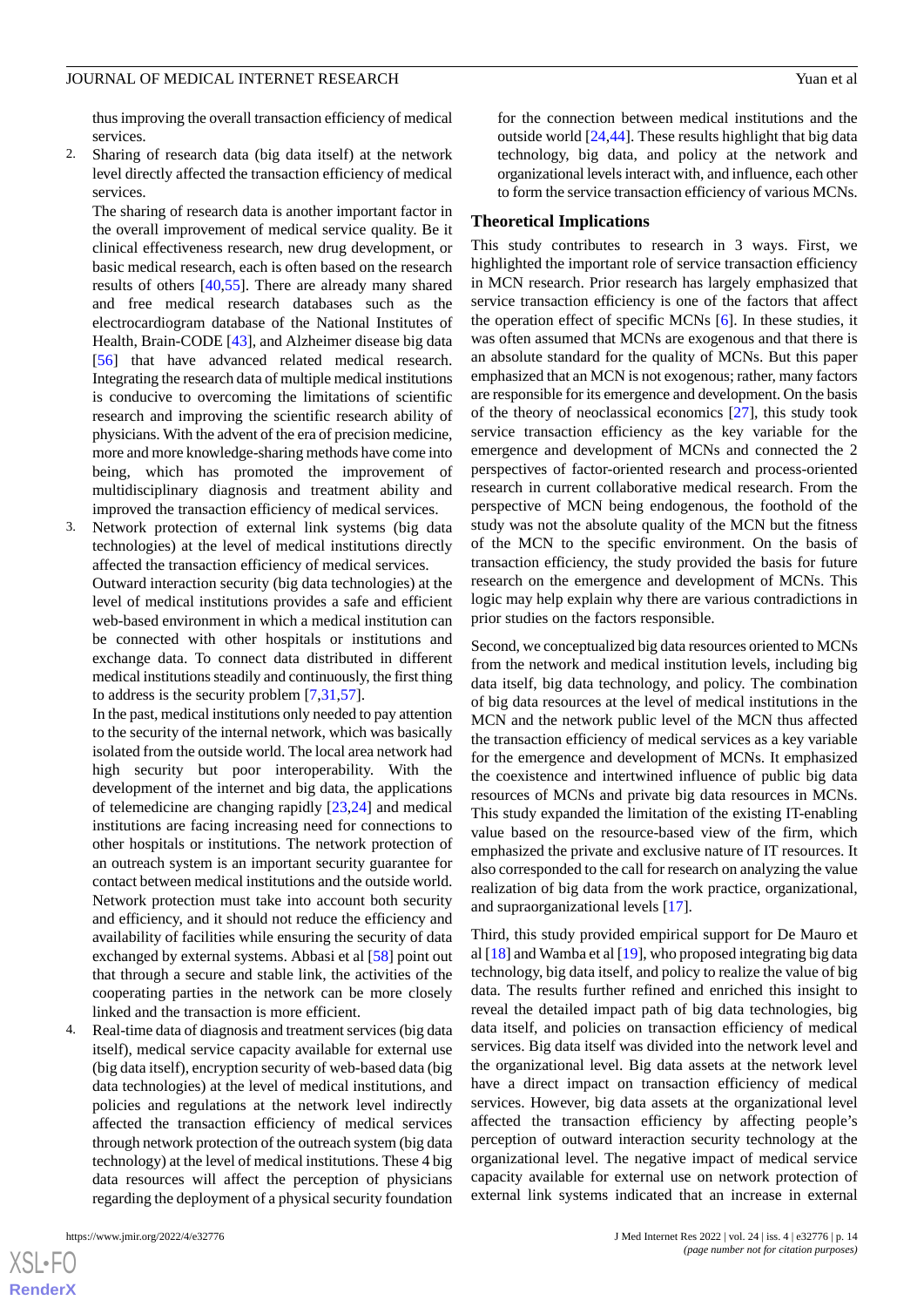services would make people develop a great sense of insecurity. Policies and regulations related to big data at the public level cannot directly affect the services' transaction efficiency, but they affected the overall formation and operation of MCNs by affecting the public big data resources and the perception of outward interaction security technology at the organizational level.

# **Practical Implications**

The results have several implications for practice. This study provided the corresponding theoretical guidance for the government to formulate policies. The government should specify corresponding strategies to develop policies regarding sharing of big data resources at the public level and promote various institutions to strengthen the security of external collaborative networks. These policies will affect the ecological service environment of an MCN's operation to improve transaction efficiency and ultimately enhance the development of MCNs. In addition, all kinds of medical institutions that are willing to interact with the outside world to form an MCN must first strengthen network security, which can especially balance the negative effects caused by the increase in external collaborative services.

# **Study Limitations**

This study includes several limitations. The data collection was based on the convenient sampling method. Although the medical institutions covered were basically in line with the relative proportion of public and private hospitals in China's medical institutions, the selection of regions was based on the principle of convenient sampling. Furthermore, this study only considered the transaction efficiency of medical services to reveal the impact of big data resources on the emergence and development of MCNs. In fact, other variables, such as the learning cost of medical services, can affect the emergence and development of MCNs. Future research can analyze the impact of big data resources on the emergence and development of MCNs from the perspective of the learning cost of medical services.

# **Conclusions**

Our study contributes to both theory and practice. First, it focused on the effects of big data resources on the transaction efficiency of medical services and highlighted how MCNs emerge and develop. Second, it theorized that there are two levels of big data resources—network level and medical institution level—and highlighted the intertwined effect of public and private big data resources on transaction efficiency (including direct impact and intermediary impact). Third, it focused on the effects of health care big data itself, big data technology, and policy on transaction efficiency and revealed the interaction and influence mechanism of these 3 elements of big data value as well as their impact on the formation and development of MCNs.

# **Acknowledgments**

This work was funded by the Information Development Project of the Shanghai Economic and Information Commission (202002009).

# **Authors' Contributions**

JY and SW were responsible for the study conception and design. JY was responsible for the acquisition of data. SW analyzed and interpreted the data. SW and JY drafted the manuscript, and CP was responsible for its critical revision.

# <span id="page-14-5"></span>**Conflicts of Interest**

None declared.

# <span id="page-14-0"></span>**Multimedia Appendix 1**

<span id="page-14-1"></span>Questionnaire items. [[DOCX File , 16 KB](https://jmir.org/api/download?alt_name=jmir_v24i4e32776_app1.docx&filename=66e3e7584e668a4b974bfda71c4887c6.docx)-[Multimedia Appendix 1\]](https://jmir.org/api/download?alt_name=jmir_v24i4e32776_app1.docx&filename=66e3e7584e668a4b974bfda71c4887c6.docx)

### <span id="page-14-2"></span>**References**

- 1. Li L. New cooperative medical scheme and medical expenditure in rural China. Pac Econ Rev 2017 Jul 09;24(1):46-68. [doi: [10.1111/1468-0106.12228](http://dx.doi.org/10.1111/1468-0106.12228)]
- <span id="page-14-4"></span><span id="page-14-3"></span>2. Yang F, Yang Y, Liao Z. Evaluation and analysis for Chinese medical alliance's governance structure modes based on Preker-harding model. Int J Integr Care 2020 Nov 24;20(4):14 [[FREE Full text\]](http://europepmc.org/abstract/MED/33281526) [doi: [10.5334/ijic.5417](http://dx.doi.org/10.5334/ijic.5417)] [Medline: [33281526\]](http://www.ncbi.nlm.nih.gov/entrez/query.fcgi?cmd=Retrieve&db=PubMed&list_uids=33281526&dopt=Abstract)
- 3. Su D, Chen Y, Gao H, Li H, Chang J, Lei S, et al. Is there a difference in the utilisation of inpatient services between two typical payment methods of health insurance? Evidence from the new rural cooperative medical scheme in China. Int J Environ Res Public Health 2019 Apr 19;16(8):1410 [\[FREE Full text\]](https://www.mdpi.com/resolver?pii=ijerph16081410) [doi: [10.3390/ijerph16081410](http://dx.doi.org/10.3390/ijerph16081410)] [Medline: [31010133](http://www.ncbi.nlm.nih.gov/entrez/query.fcgi?cmd=Retrieve&db=PubMed&list_uids=31010133&dopt=Abstract)]
- 4. Dutta M, Sun K. Complex structures: meaning formation amid China's new rural cooperative medical scheme. Int J Commun 2017:1618-1634 [\[FREE Full text\]](http://ijoc.org/index.php/ijoc/article/download/4670/1996)
- 5. Touati N, Rodríguez C, Paquette M, Denis J. Understanding the emergence and development of medical collaboration across organizational boundaries: a longitudinal case study. Health (London) 2018 Nov;22(6):580-602. [doi: [10.1177/1363459317724852\]](http://dx.doi.org/10.1177/1363459317724852) [Medline: [28795577\]](http://www.ncbi.nlm.nih.gov/entrez/query.fcgi?cmd=Retrieve&db=PubMed&list_uids=28795577&dopt=Abstract)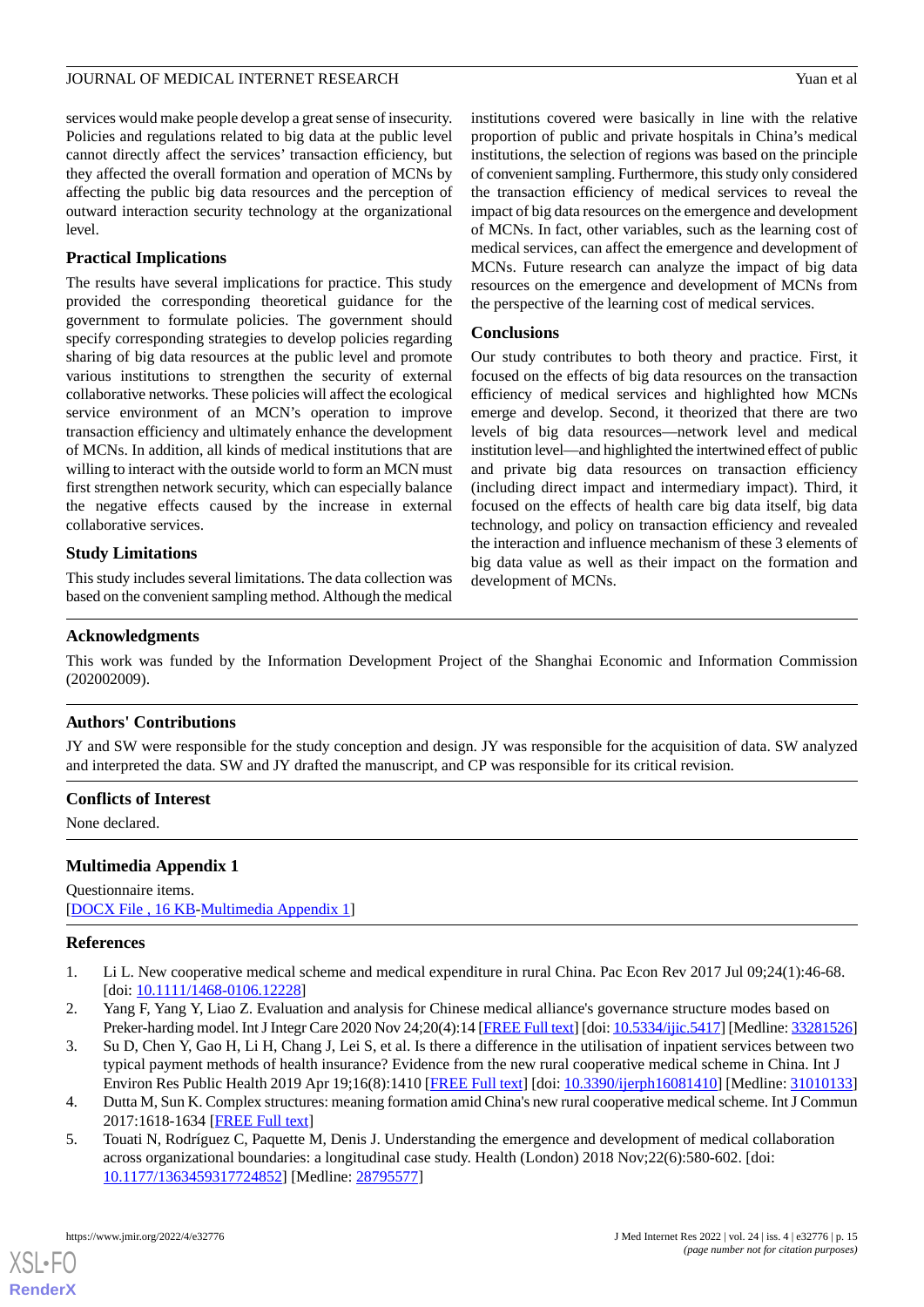# JOURNAL OF MEDICAL INTERNET RESEARCH Yuan et al. Yuan et al.

- <span id="page-15-0"></span>6. Touati N, Rodríguez C, Paquette M, Maillet L, Denis J. Professional role identity: at the heart of medical collaboration across organisational boundaries. Int J Integr Care 2019 Apr 02;19(2):1 [\[FREE Full text\]](http://europepmc.org/abstract/MED/30971867) [doi: [10.5334/ijic.4184](http://dx.doi.org/10.5334/ijic.4184)] [Medline: [30971867](http://www.ncbi.nlm.nih.gov/entrez/query.fcgi?cmd=Retrieve&db=PubMed&list_uids=30971867&dopt=Abstract)]
- <span id="page-15-2"></span><span id="page-15-1"></span>7. Yaqoob I, Hashem IA, Gani A, Mokhtar S, Ahmed E, Anuar NB, et al. Big data: from beginning to future. Int J Inf Manag 2016 Dec;36(6):1231-1247. [doi: [10.1016/j.ijinfomgt.2016.07.009](http://dx.doi.org/10.1016/j.ijinfomgt.2016.07.009)]
- 8. Borges do Nascimento IJ, Marcolino MS, Abdulazeem HM, Weerasekara I, Azzopardi-Muscat N, Gonçalves MA, et al. Impact of big data analytics on people's health: overview of systematic reviews and recommendations for future studies. J Med Internet Res 2021 Apr 13;23(4):e27275 [[FREE Full text\]](https://www.jmir.org/2021/4/e27275/) [doi: [10.2196/27275](http://dx.doi.org/10.2196/27275)] [Medline: [33847586](http://www.ncbi.nlm.nih.gov/entrez/query.fcgi?cmd=Retrieve&db=PubMed&list_uids=33847586&dopt=Abstract)]
- <span id="page-15-4"></span><span id="page-15-3"></span>9. Zeng Y, Li J, Yuan Z, Fang Y. The effect of China's new cooperative medical scheme on health expenditures among the rural elderly. Int J Equity Health 2019 Feb 06;18(1):27 [\[FREE Full text\]](https://equityhealthj.biomedcentral.com/articles/10.1186/s12939-019-0933-2) [doi: [10.1186/s12939-019-0933-2](http://dx.doi.org/10.1186/s12939-019-0933-2)] [Medline: [30728018](http://www.ncbi.nlm.nih.gov/entrez/query.fcgi?cmd=Retrieve&db=PubMed&list_uids=30728018&dopt=Abstract)]
- <span id="page-15-5"></span>10. China iunternet + health care white paper report. Kantar Consulting. URL: [https://mp.weixin.qq.com/s/](https://mp.weixin.qq.com/s/Ix-h_vQ_EpNfqGP5W3mu1w) [Ix-h\\_vQ\\_EpNfqGP5W3mu1w](https://mp.weixin.qq.com/s/Ix-h_vQ_EpNfqGP5W3mu1w) [accessed 2022-04-09]
- <span id="page-15-6"></span>11. van Elten HJ, Sülz S, van Raaij EM, Wehrens R. Big data health care innovations: performance dashboarding as a process of collective sensemaking. J Med Internet Res 2022 Feb 22;24(2):e30201 [[FREE Full text](https://www.jmir.org/2022/2/e30201/)] [doi: [10.2196/30201\]](http://dx.doi.org/10.2196/30201) [Medline: [35191847](http://www.ncbi.nlm.nih.gov/entrez/query.fcgi?cmd=Retrieve&db=PubMed&list_uids=35191847&dopt=Abstract)]
- <span id="page-15-7"></span>12. Han K, Oh W, Im KS, Chang RM, Oh H, Pinsonneault A. Value cocreation and wealth spillover in open innovation alliances. MIS Q 2012;36(1):291-351. [doi: [10.2307/41410418\]](http://dx.doi.org/10.2307/41410418)
- <span id="page-15-8"></span>13. Ceccagnoli M, Forman C, Huang P, Wu DJ. Cocreation of value in a platform ecosystem! The case of enterprise software. MIS Q 2012;36(1):263-290. [doi: [10.2307/41410417\]](http://dx.doi.org/10.2307/41410417)
- <span id="page-15-9"></span>14. Banker RD, Bardhan IR, Chang H, Lin L. Plant information systems, manufacturing capabilities, and plant performance. MIS Q 2006;30(2):315-337. [doi: [10.2307/25148733\]](http://dx.doi.org/10.2307/25148733)
- <span id="page-15-11"></span><span id="page-15-10"></span>15. Wade M, Hulland J. Review: the resource-based view and information systems research: review, extension, and suggestions for future research. MIS Q 2004;28(1):107-142. [doi: [10.2307/25148626\]](http://dx.doi.org/10.2307/25148626)
- <span id="page-15-12"></span>16. Lavie D. The competitive advantage of interconnected firms: an extension of the resource-based view. Acad Manag Rev 2006 Jul;31(3):638-658. [doi: [10.5465/amr.2006.21318922\]](http://dx.doi.org/10.5465/amr.2006.21318922)
- <span id="page-15-13"></span>17. Günther WA, Rezazade Mehrizi MH, Huysman M, Feldberg F. Debating big data: a literature review on realizing value from big data. J Strat Inf Syst 2017 Sep;26(3):191-209. [doi: [10.1016/j.jsis.2017.07.003\]](http://dx.doi.org/10.1016/j.jsis.2017.07.003)
- 18. De Mauro A, Greco M, Grimaldi M. What is big data? A consensual definition and a review of key research topics. AIP Conference Proc 2015 Sep 05;1644(1):97. [doi: [10.1063/1.4907823](http://dx.doi.org/10.1063/1.4907823)]
- <span id="page-15-14"></span>19. Fosso Wamba S, Akter S, Edwards A, Chopin G, Gnanzou D. How 'big data' can make big impact: findings from a systematic review and a longitudinal case study. Int J Production Econ 2015 Jul;165:234-246. [doi: [10.1016/j.ijpe.2014.12.031\]](http://dx.doi.org/10.1016/j.ijpe.2014.12.031)
- <span id="page-15-16"></span><span id="page-15-15"></span>20. McComb SA, Lemaster M, Henneman EA, Hinchey KT. An evaluation of shared mental models and mutual trust on general medical units: implications for collaboration, teamwork, and patient safety. J Patient Saf 2017 Dec;13(4):237-242. [doi: [10.1097/PTS.0000000000000151\]](http://dx.doi.org/10.1097/PTS.0000000000000151) [Medline: [25706910](http://www.ncbi.nlm.nih.gov/entrez/query.fcgi?cmd=Retrieve&db=PubMed&list_uids=25706910&dopt=Abstract)]
- <span id="page-15-22"></span>21. Bussu S, Marshall M. (Dis)Integrated care? Lessons from East London. Int J Integr Care 2020 Oct 19;20(4):2 [[FREE Full](http://europepmc.org/abstract/MED/33177965) [text](http://europepmc.org/abstract/MED/33177965)] [doi: [10.5334/ijic.5432](http://dx.doi.org/10.5334/ijic.5432)] [Medline: [33177965\]](http://www.ncbi.nlm.nih.gov/entrez/query.fcgi?cmd=Retrieve&db=PubMed&list_uids=33177965&dopt=Abstract)
- <span id="page-15-18"></span><span id="page-15-17"></span>22. Ding WY, Beresford MW, Saleem MA, Ramanan AV. Big data and stratified medicine: what does it mean for children? Arch Dis Child 2019 Apr;104(4):389-394. [doi: [10.1136/archdischild-2018-315125\]](http://dx.doi.org/10.1136/archdischild-2018-315125) [Medline: [30266876\]](http://www.ncbi.nlm.nih.gov/entrez/query.fcgi?cmd=Retrieve&db=PubMed&list_uids=30266876&dopt=Abstract)
- <span id="page-15-19"></span>23. Nicolini D. Stretching out and expanding work practices in time and space: the case of telemedicine. Human Relations 2016 Apr 22;60(6):889-920. [doi: [10.1177/0018726707080080](http://dx.doi.org/10.1177/0018726707080080)]
- <span id="page-15-20"></span>24. Lundvoll Nilsen L. Collaborative work by using videoconferencing: opportunities for learning in daily medical practice. Qual Health Res 2011 Aug;21(8):1147-1158. [doi: [10.1177/1049732311405683](http://dx.doi.org/10.1177/1049732311405683)] [Medline: [21483025\]](http://www.ncbi.nlm.nih.gov/entrez/query.fcgi?cmd=Retrieve&db=PubMed&list_uids=21483025&dopt=Abstract)
- <span id="page-15-21"></span>25. Braun PA, Cusick A. Collaboration between medical providers and dental hygienists in pediatric health care. J Evid Based Dent Pract 2016 Jun;16 Suppl:59-67. [doi: [10.1016/j.jebdp.2016.01.017](http://dx.doi.org/10.1016/j.jebdp.2016.01.017)] [Medline: [27236997](http://www.ncbi.nlm.nih.gov/entrez/query.fcgi?cmd=Retrieve&db=PubMed&list_uids=27236997&dopt=Abstract)]
- <span id="page-15-23"></span>26. Huang E, Li W. Evaluation on public health reform models in China. J Health Econ 2010;9:5-12. [doi: [10.14055/j.cnki.33-1056/f.2010.09.002.html\]](http://dx.doi.org/10.14055/j.cnki.33-1056/f.2010.09.002.html)
- <span id="page-15-24"></span>27. Yang X, Ng Y. Specialization and Economic Organization A New Classical Microeconomic Framework. Amsterdam: North-Holland; 1993:1-40.
- <span id="page-15-25"></span>28. Liu P, Yang X. The theory of irrelevance of the size of the firm. J Econ Behav Org 2000 Jun;42(2):145-165. [doi: [10.1016/s0167-2681\(00\)00083-4](http://dx.doi.org/10.1016/s0167-2681(00)00083-4)]
- 29. Adler PS, Kwon S, Heckscher C. Perspective—professional work: the emergence of collaborative community. Org Sci 2008 Apr;19(2):359-376. [doi: [10.1287/orsc.1070.0293](http://dx.doi.org/10.1287/orsc.1070.0293)]
- 30. Laney D. 3-D data management: controlling data volume, velocity and variety. META Group Research Note. URL: [http:/](http://www.researchgate.net/publication/304929258_3-D_Data_Management_Controlling_Data_Volume_Velocity_and_Variety) [/www.researchgate.net/publication/304929258\\_3-D\\_Data\\_Management\\_Controlling\\_Data\\_Volume\\_Velocity\\_and\\_Variety](http://www.researchgate.net/publication/304929258_3-D_Data_Management_Controlling_Data_Volume_Velocity_and_Variety) [accessed 2022-04-09]
- 31. Terzi D, Terzi R, Sagiroglu S. A survey on security and privacy issues in big data. In: Proceedings of the 2015 10th International Conference for Internet Technology and Secured Transactions (ICITST). 2015 Presented at: 2015 10th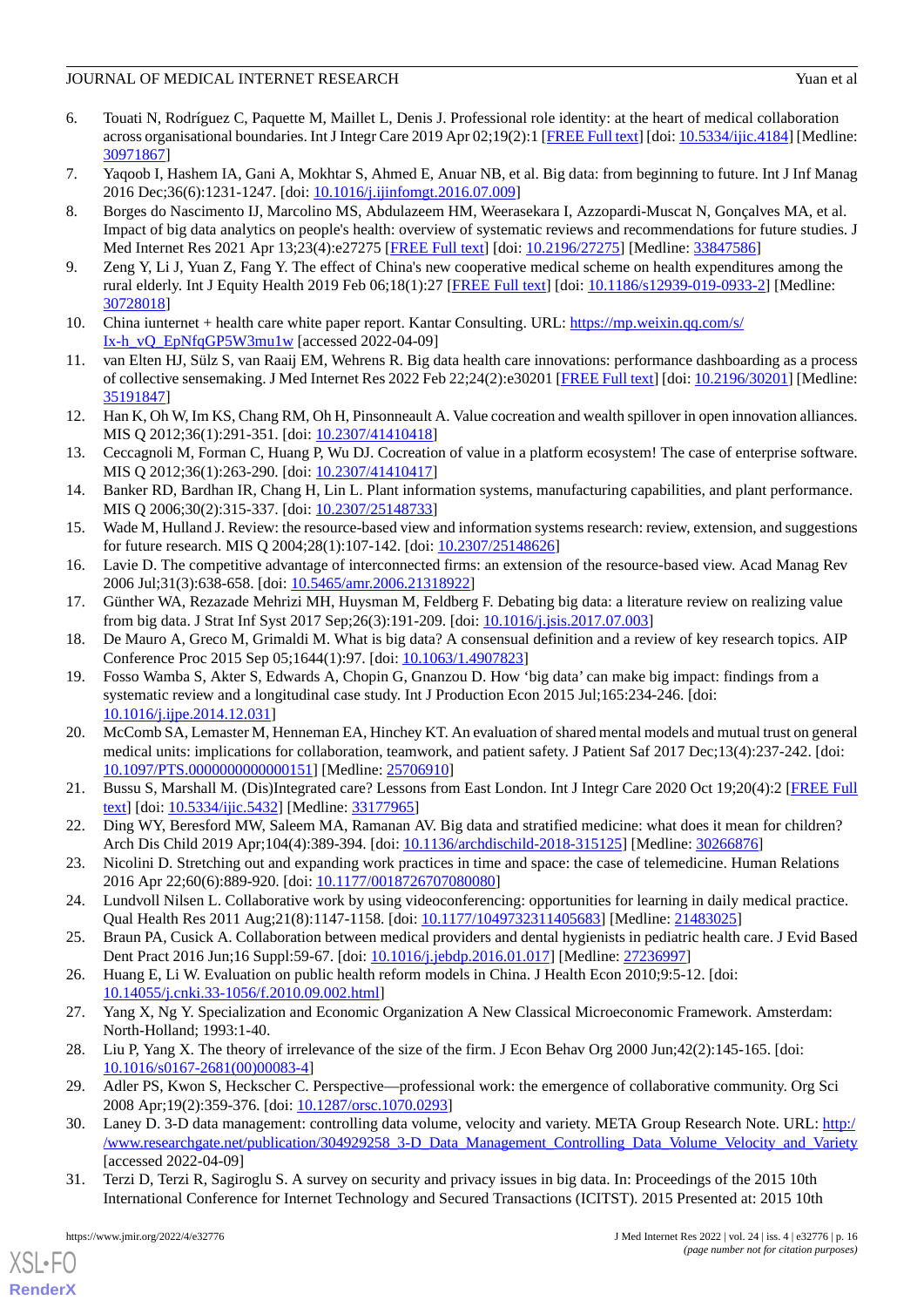# JOURNAL OF MEDICAL INTERNET RESEARCH Yuan et al. Yuan et al.

International Conference for Internet Technology and Secured Transactions (ICITST); Dec 14-16, 2015; London, UK. [doi: [10.1109/icitst.2015.7412089](http://dx.doi.org/10.1109/icitst.2015.7412089)]

- <span id="page-16-1"></span><span id="page-16-0"></span>32. Kuo M, Sahama T, Kushniruk A, Borycki E, Grunwell D. Health big data analytics: current perspectives, challenges and potential solutions. Int J Big Data Intell 2014;1(1/2):114-126 [\[FREE Full text\]](http://refhub.elsevier.com/S1386-5056(16)30255-6/sbref0040) [doi: [10.1504/ijbdi.2014.063835](http://dx.doi.org/10.1504/ijbdi.2014.063835)]
- <span id="page-16-2"></span>33. Zhang H, Chen G, Ooi BC, Tan K, Zhang M. In-memory big data management and processing: a survey. IEEE Trans Knowl Data Eng 2015 Jul 1;27(7):1920-1948. [doi: [10.1109/tkde.2015.2427795](http://dx.doi.org/10.1109/tkde.2015.2427795)]
- <span id="page-16-3"></span>34. Hashem IA, Yaqoob I, Anuar NB, Mokhtar S, Gani A, Ullah Khan S. The rise of "big data" on cloud computing: review and open research issues. Inf Syst 2015 Jan;47:98-115. [doi: [10.1016/j.is.2014.07.006\]](http://dx.doi.org/10.1016/j.is.2014.07.006)
- <span id="page-16-4"></span>35. Saggi MK, Jain S. A survey towards an integration of big data analytics to big insights for value-creation. Inf Process Manag 2018 Sep;54(5):758-790. [doi: [10.1016/j.ipm.2018.01.010\]](http://dx.doi.org/10.1016/j.ipm.2018.01.010)
- <span id="page-16-5"></span>36. Aktepe A, Turker AK, Ersoz S. Internet based intelligent hospital appointment system. Intell Automation Soft Comput 2014 Sep 16;21(2):135-146. [doi: [10.1080/10798587.2014.949094\]](http://dx.doi.org/10.1080/10798587.2014.949094)
- <span id="page-16-6"></span>37. Ariyaluran Habeeb RA, Nasaruddin F, Gani A, Targio Hashem IA, Ahmed E, Imran M. Real-time big data processing for anomaly detection: a survey. Int J Inf Manag 2019 Apr;45:289-307. [doi: [10.1016/j.ijinfomgt.2018.08.006](http://dx.doi.org/10.1016/j.ijinfomgt.2018.08.006)]
- <span id="page-16-7"></span>38. Wang Y, Kung L, Byrd TA. Big data analytics: understanding its capabilities and potential benefits for healthcare organizations. Technol Forecast Soc Change 2018 Jan;126:3-13. [doi: [10.1016/j.techfore.2015.12.019\]](http://dx.doi.org/10.1016/j.techfore.2015.12.019)
- <span id="page-16-8"></span>39. Wang Y, Kung L, Wang WY, Cegielski CG. An integrated big data analytics-enabled transformation model: application to health care. Inf Manag 2018 Jan;55(1):64-79. [doi: [10.1016/j.im.2017.04.001](http://dx.doi.org/10.1016/j.im.2017.04.001)]
- <span id="page-16-9"></span>40. Al-Harazi O, El Allali A, Colak D. Biomolecular databases and subnetwork identification approaches of interest to big data community: an expert review. OMICS 2019 Mar;23(3):138-151. [doi: [10.1089/omi.2018.0205\]](http://dx.doi.org/10.1089/omi.2018.0205) [Medline: [30883301\]](http://www.ncbi.nlm.nih.gov/entrez/query.fcgi?cmd=Retrieve&db=PubMed&list_uids=30883301&dopt=Abstract)
- <span id="page-16-11"></span><span id="page-16-10"></span>41. Bardram JE, Houben S. Collaborative affordances of medical records. Comput Support Coop Work 2017 Nov 20;27(1):1-36. [doi: [10.1007/s10606-017-9298-5](http://dx.doi.org/10.1007/s10606-017-9298-5)]
- <span id="page-16-12"></span>42. Chen W, Chen Z, Cui F. Collaborative and secure transmission of medical data applied to mobile healthcare. Biomed Eng Online 2019 May 20;18(1):60 [[FREE Full text](https://biomedical-engineering-online.biomedcentral.com/articles/10.1186/s12938-019-0674-x)] [doi: [10.1186/s12938-019-0674-x](http://dx.doi.org/10.1186/s12938-019-0674-x)] [Medline: [31109320](http://www.ncbi.nlm.nih.gov/entrez/query.fcgi?cmd=Retrieve&db=PubMed&list_uids=31109320&dopt=Abstract)]
- <span id="page-16-13"></span>43. Manogaran G, Thota C, Lopez D, Sundarasekar R. Big data security intelligence for healthcare industry 4.0. In: Cybersecurity for Industry 4.0. Cham: Springer; 2017:103-126.
- <span id="page-16-14"></span>44. Saheb T, Izadi L. Paradigm of IoT big data analytics in the healthcare industry: a review of scientific literature and mapping of research trends. Telematics Informatics 2019 Aug;41:70-85. [doi: [10.1016/j.tele.2019.03.005](http://dx.doi.org/10.1016/j.tele.2019.03.005)]
- 45. Hulsen T, Jamuar SS, Moody AR, Karnes JH, Varga O, Hedensted S, et al. From big data to precision medicine. Front Med (Lausanne) 2019 Mar 1;6:34 [\[FREE Full text\]](https://doi.org/10.3389/fmed.2019.00034) [doi: [10.3389/fmed.2019.00034](http://dx.doi.org/10.3389/fmed.2019.00034)] [Medline: [30881956](http://www.ncbi.nlm.nih.gov/entrez/query.fcgi?cmd=Retrieve&db=PubMed&list_uids=30881956&dopt=Abstract)]
- <span id="page-16-16"></span><span id="page-16-15"></span>46. Lefaivre S, Behan B, Vaccarino A, Evans K, Dharsee M, Gee T, et al. Big data needs big governance: best practices from brain-CODE, the Ontario-brain institute's neuroinformatics platform. Front Genet 2019 Mar 29;10:191 [[FREE Full text\]](https://doi.org/10.3389/fgene.2019.00191) [doi: [10.3389/fgene.2019.00191](http://dx.doi.org/10.3389/fgene.2019.00191)] [Medline: [30984233](http://www.ncbi.nlm.nih.gov/entrez/query.fcgi?cmd=Retrieve&db=PubMed&list_uids=30984233&dopt=Abstract)]
- <span id="page-16-17"></span>47. Delone WH, McLean ER. The DeLone and McLean model of information systems success: a ten-year update. J Manag Inf Syst 2014 Dec 23;19(4):9-30. [doi: [10.1080/07421222.2003.11045748\]](http://dx.doi.org/10.1080/07421222.2003.11045748)
- <span id="page-16-18"></span>48. Taylor S, Todd PA. Understanding information technology usage: a test of competing models. Inf Syst Res 1995 Jun;6(2):144-176. [doi: [10.1287/isre.6.2.144\]](http://dx.doi.org/10.1287/isre.6.2.144)
- <span id="page-16-19"></span>49. Bailey JE, Pearson SW. Development of a tool for measuring and analyzing computer user satisfaction. Manag Sci 1983 May; 29(5): 530-545. [doi: 10.1287/mnsc. 29.5.530]
- <span id="page-16-21"></span><span id="page-16-20"></span>50. Goodhue DL. Development and measurement validity of a task-technology fit instrument for user evaluations of information system. Decision Sci 1998 Jan; 29(1): 105-138. [doi: [10.1111/j.1540-5915.1998.tb01346.x\]](http://dx.doi.org/10.1111/j.1540-5915.1998.tb01346.x)
- <span id="page-16-22"></span>51. Al-Fraihat D, Joy M, Masa'deh R, Sinclair J. Evaluating E-learning systems success: an empirical study. Comput Human Behav 2020 Jan;102:67-86. [doi: [10.1016/j.chb.2019.08.004\]](http://dx.doi.org/10.1016/j.chb.2019.08.004)
- <span id="page-16-23"></span>52. Fornell C, Larcker DF. Evaluating structural equation models with unobservable variables and measurement error. J Market Res 2018 Nov 28;18(1):39-50. [doi: [10.1177/002224378101800104](http://dx.doi.org/10.1177/002224378101800104)]
- 53. Wetzels M, Odekerken-Schröder G, van Oppen C. Using PLS path modeling for assessing hierarchical construct models: guidelines and empirical illustration. MIS Q 2009;33(1):177. [doi: [10.2307/20650284\]](http://dx.doi.org/10.2307/20650284)
- <span id="page-16-25"></span><span id="page-16-24"></span>54. Helm S, Eggert A, Garnefeld I. Modeling the impact of corporate reputation on customer satisfaction and loyalty using partial least squares. In: Handbook of Partial Least Squares. Berlin, Heidelberg: Springer; 2010:515-534.
- <span id="page-16-26"></span>55. Tobert CM, Mott SL, Nepple KG. Malnutrition diagnosis during adult inpatient hospitalizations: analysis of a multi-institutional collaborative database of academic medical centers. J Acad Nutr Diet 2018 Jan;118(1):125-131. [doi: [10.1016/j.jand.2016.12.019\]](http://dx.doi.org/10.1016/j.jand.2016.12.019) [Medline: [28416434\]](http://www.ncbi.nlm.nih.gov/entrez/query.fcgi?cmd=Retrieve&db=PubMed&list_uids=28416434&dopt=Abstract)
- 56. Zhang R, Simon G, Yu F. Advancing Alzheimer's research: a review of big data promises. Int J Med Inform 2017 Oct;106:48-56 [[FREE Full text](http://europepmc.org/abstract/MED/28870383)] [doi: [10.1016/j.ijmedinf.2017.07.002](http://dx.doi.org/10.1016/j.ijmedinf.2017.07.002)] [Medline: [28870383](http://www.ncbi.nlm.nih.gov/entrez/query.fcgi?cmd=Retrieve&db=PubMed&list_uids=28870383&dopt=Abstract)]
- 57. Chen H, Chiang RH, Storey VC. Business intelligence and analytics: from big data to big impact. MIS Q 2012;36(4):1165-1188. [doi: [10.2307/41703503\]](http://dx.doi.org/10.2307/41703503)
- 58. Abbasi A, Sarker S, Chiang R. Big data research in information systems: toward an inclusive research agenda. J Assoc Inf Syst 2016 Feb;17(2):I-XXXII. [doi: [10.17705/1jais.00423](http://dx.doi.org/10.17705/1jais.00423)]